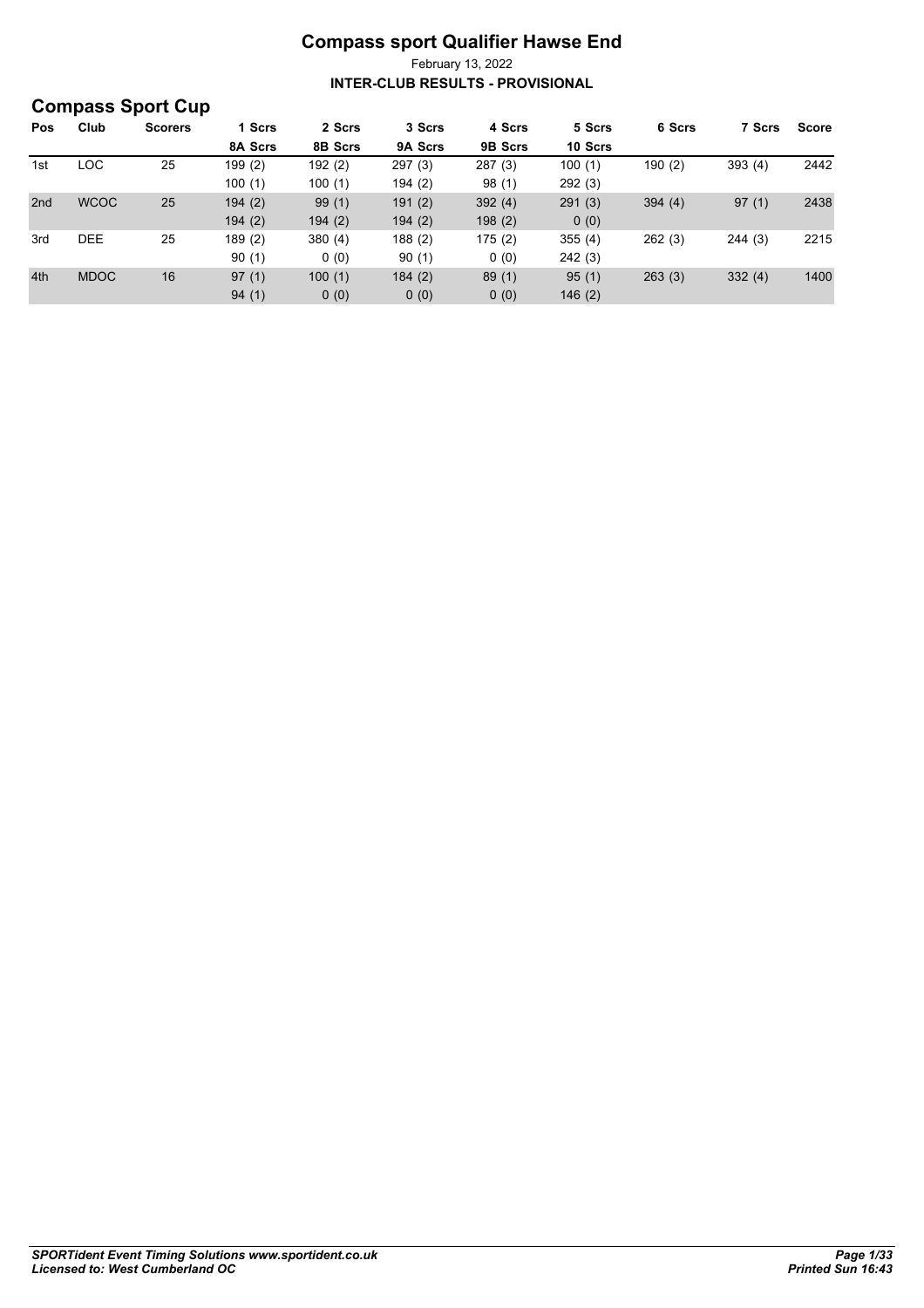| ×<br>۰.<br>×<br>۰.<br>۰.<br>.,<br>- |
|-------------------------------------|
|-------------------------------------|

| <b>Jack Wright</b>          | 1                       | 100 |
|-----------------------------|-------------------------|-----|
| <b>Lindsey Bayles</b>       | $\overline{7}$          | 100 |
| Peter Scott                 | 8A                      | 100 |
| Laura Brown                 | 8B                      | 100 |
| Karen Heppenstall           | 5                       | 100 |
| <b>Janet Nash</b>           | 10                      | 100 |
| Heather Heppenstall         | 3                       | 100 |
| <b>Matt Rooke</b>           | $\mathbf{1}$            | 99  |
| Anne Edwards                | 3                       | 99  |
| <b>Charlie Somers-Cocks</b> | $\overline{7}$          | 99  |
| Rebecca Rooke               | 3                       | 98  |
| Sam Osborne                 | <b>9A</b>               | 98  |
| Ellen Douglas               | 9Β                      | 98  |
| <b>Cliff Etherden</b>       | $\overline{7}$          | 98  |
| Mark Simmonds               | 4                       | 98  |
| <b>Carol McNeill</b>        | 10                      | 98  |
| Robert Campbell             | $\overline{2}$          | 97  |
| <b>Richard Tiley</b>        | 6                       | 96  |
| Maggie Scrugham             | 7                       | 96  |
| Quinn Thompson              | <b>9A</b>               | 96  |
| Chris Heppenstall           | 2                       | 95  |
| <b>Robert Smith</b>         | $\overline{\mathbf{4}}$ | 95  |
| <b>Hazel Gibbs</b>          | 10                      | 94  |
| lain Smith-Ward             | 4                       | 94  |
| Andy Robinson               | 6                       | 94  |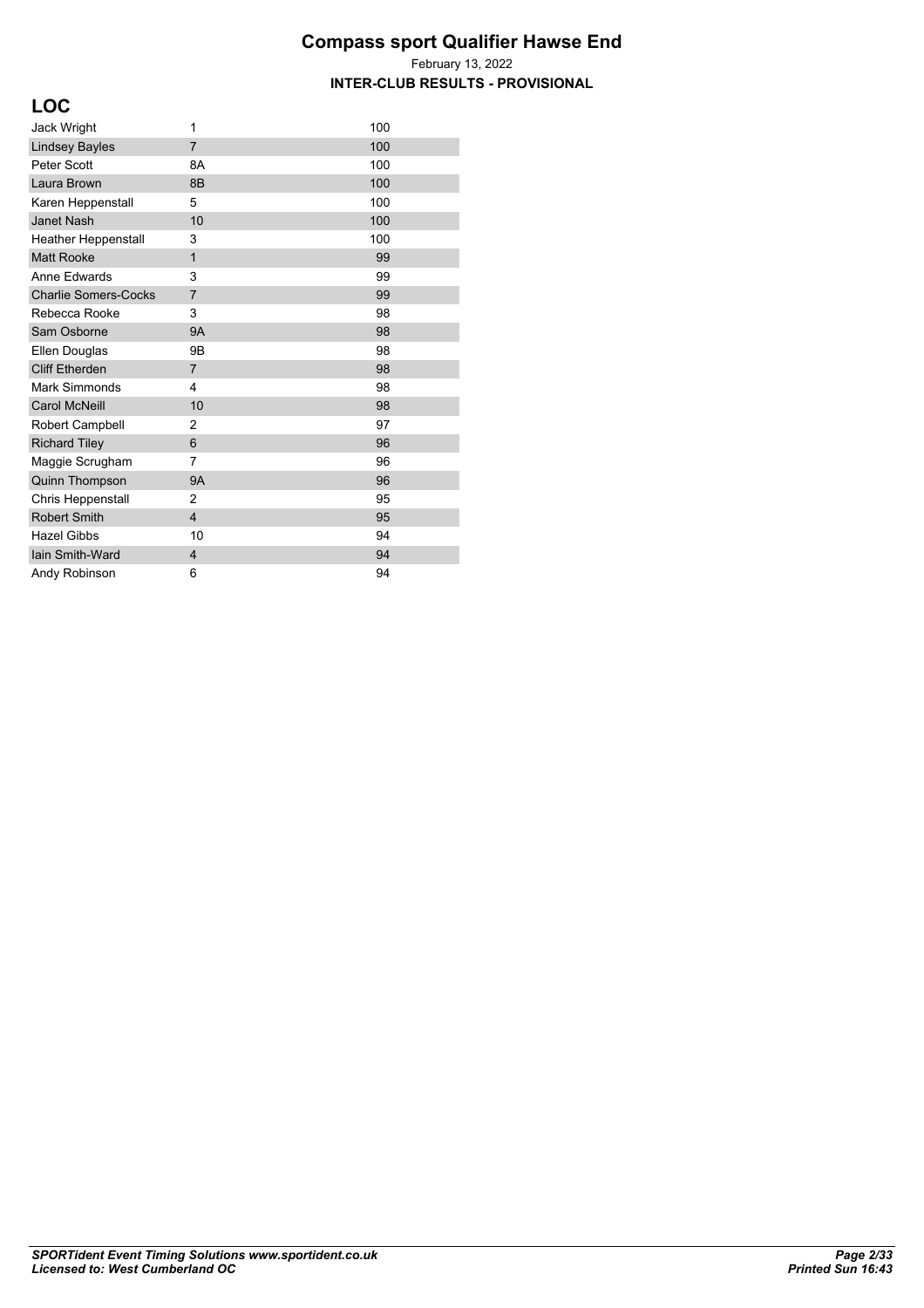February 13, 2022 **INTER-CLUB RESULTS - PROVISIONAL**

## **WCOC**

| Sophie Crawford         | 9Β             | 100 |
|-------------------------|----------------|-----|
| <b>Toby Heppell</b>     | <b>9A</b>      | 100 |
| <b>Howard Leslie</b>    | 6              | 100 |
| Simon Hunter            | $\overline{4}$ | 100 |
| <b>Charlie Rennie</b>   | $\overline{2}$ | 99  |
| Pete Nelson             | 6              | 99  |
| Jamie Rennie            | 4              | 99  |
| <b>Steve Birkinshaw</b> | $\overline{1}$ | 98  |
| Hannah Birkinshaw       | 9Β             | 98  |
| <b>Emma Crawford</b>    | 8B             | 98  |
| <b>Isaac Hunter</b>     | 8A             | 98  |
| Lynne Thomas            | 5              | 98  |
| Roger Thomas            | 6              | 98  |
| <b>Bob Barnby</b>       | 7              | 97  |
| John Slater             | 4              | 97  |
| Michael Billinghurst    | 6              | 97  |
| Angela Jackson          | 5              | 97  |
| Sam Stead               | $\mathbf{1}$   | 96  |
| <b>Issy Sunley</b>      | 8B             | 96  |
| Dan Heppell             | 8A             | 96  |
| Caitlin Pearson         | 3              | 96  |
| Mike Harrison           | $\overline{4}$ | 96  |
| Susan Skinner           | 5              | 96  |
| Jasmine Girdlestone     | 3              | 95  |
| Enzo Phillips           | 9Α             | 94  |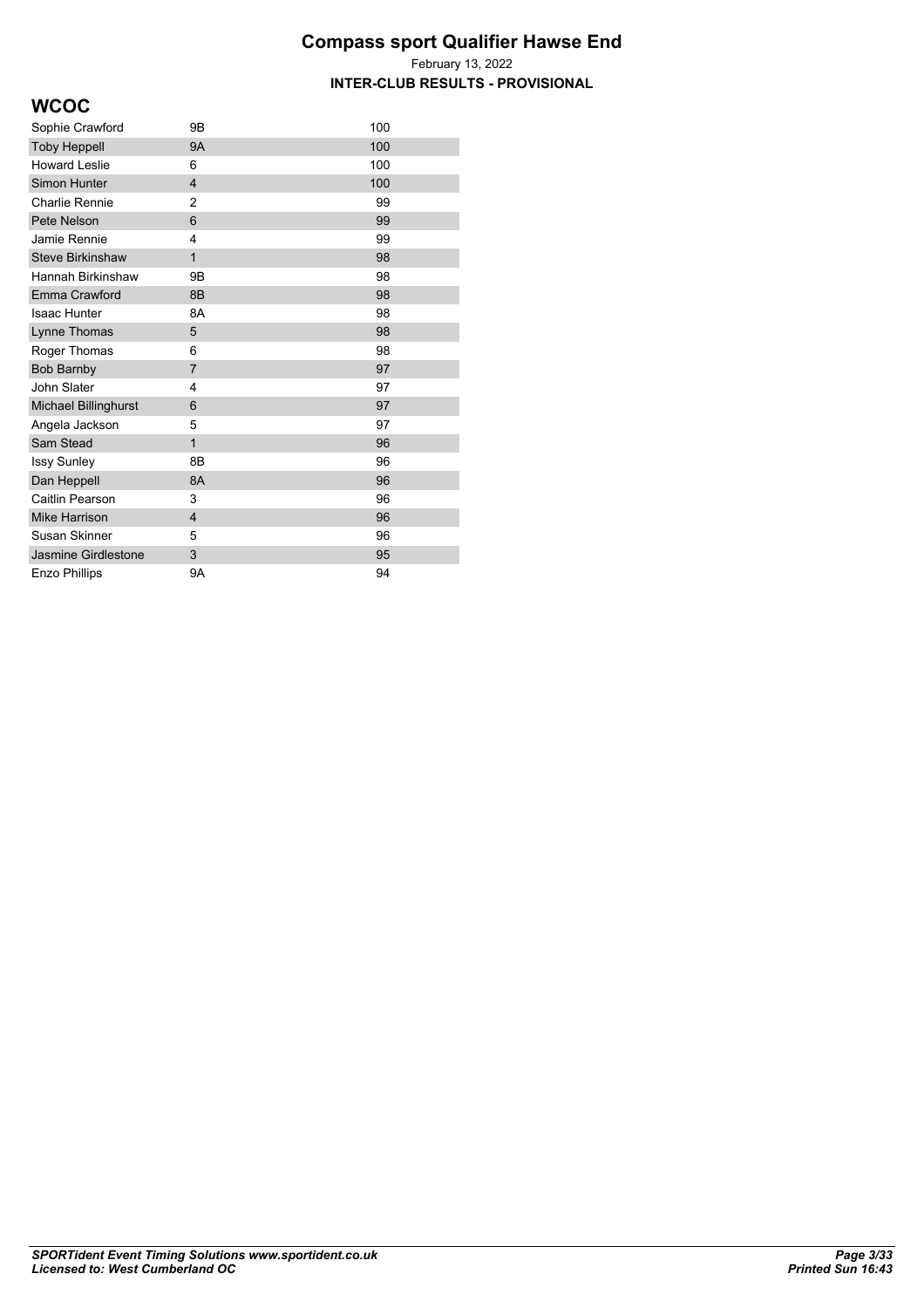February 13, 2022 **INTER-CLUB RESULTS - PROVISIONAL**

#### **DEE**

| Elizabeth Jackson        | 5              | 99 |
|--------------------------|----------------|----|
| <b>Duncan Harris</b>     | $\overline{2}$ | 98 |
| Sara Campbell            | 3              | 97 |
| Peter Murphy             | $\overline{2}$ | 96 |
| <b>Robert Verity</b>     | 10             | 96 |
| Jordan Larne             | 1              | 95 |
| <b>Jack Smith</b>        | 1              | 94 |
| <b>Adam McCreadie</b>    | $\overline{2}$ | 94 |
| <b>Edward Halliwell</b>  | 2              | 92 |
| <b>Mike Smithard</b>     | 6              | 92 |
| Elizabeth Hughes         | 3              | 91 |
| <b>Matthew McCreadie</b> | 8A             | 90 |
| <b>Ted Murphy</b>        | 9A             | 90 |
| Darren Baker             | 4              | 88 |
| Elaine Baker             | 5              | 88 |
| Eiffion Gwyn Thomas      | 7              | 88 |
| <b>Edward Jones</b>      | 4              | 87 |
| Pete Owens               | 6              | 86 |
| Rebecca McCreadie        | 5              | 85 |
| Norman Hall              | 6              | 84 |
| Meg Owens                | 5              | 83 |
| <b>Alan Mullock</b>      | $\overline{7}$ | 81 |
| John Padget              | 7              | 75 |
| Barbara Majumdar         | 10             | 74 |
| <b>Barbara Verity</b>    | 10             | 72 |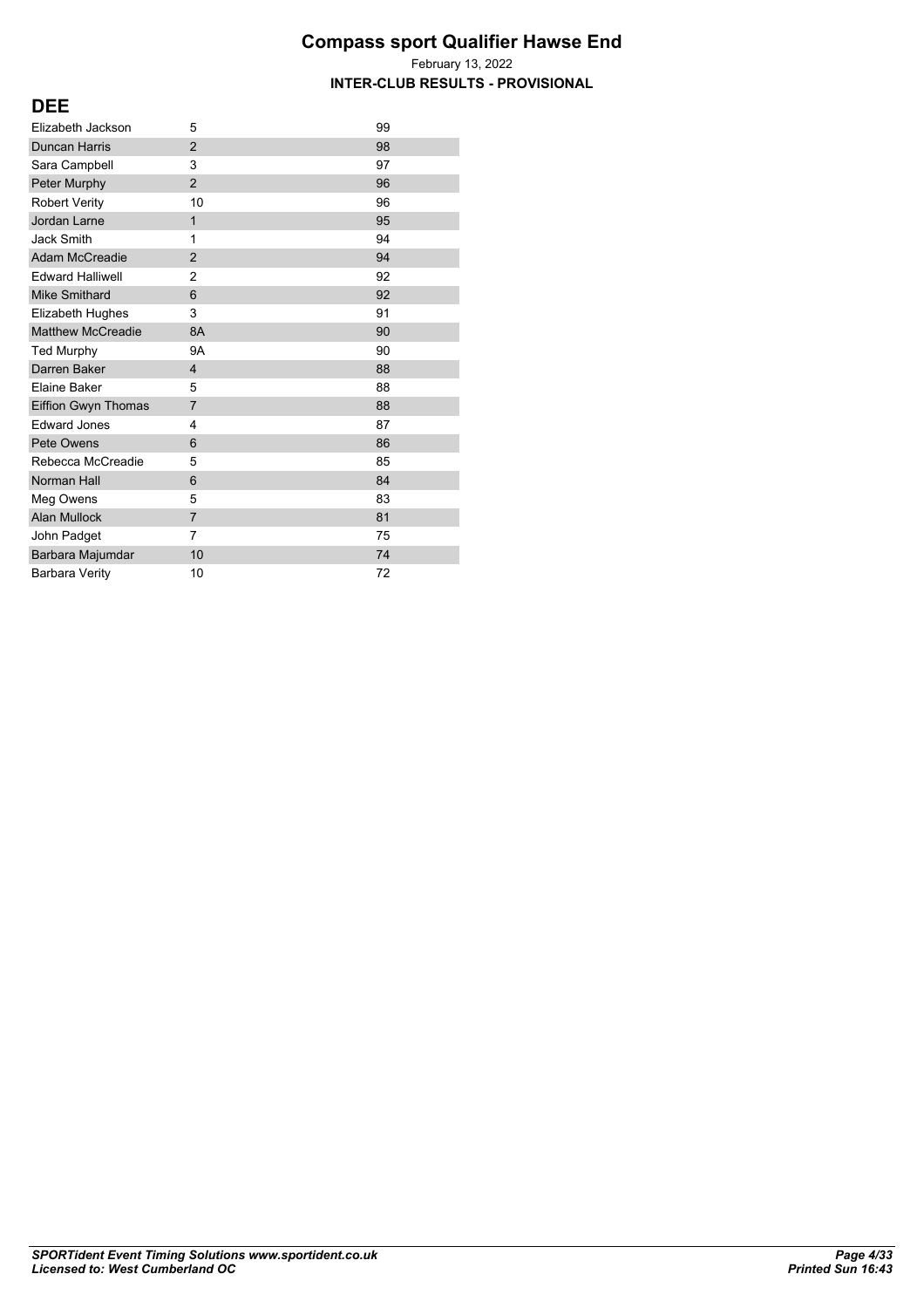February 13, 2022 **INTER-CLUB RESULTS - PROVISIONAL**

## **MDOC**

| Nick Taylor          | 2  | 100 |
|----------------------|----|-----|
| <b>Mark Burley</b>   | 1  | 97  |
| Cecilia Fenerty      | 5  | 95  |
| <b>Alison Fryer</b>  | 3  | 94  |
| Dominic Wathey       | 8A | 94  |
| Stephen Bingham      | 6  | 93  |
| <b>Chris Rostron</b> | 7  | 91  |
| Emma Mason           | 3  | 90  |
| David Wathey         | 4  | 89  |
| John Britton         | 6  | 88  |
| Kath Speak           | 7  | 83  |
| <b>Eddie Speak</b>   | 6  | 82  |
| Chris Kirkham        | 7  | 82  |
| <b>Marie Roberts</b> | 7  | 76  |
| Janet Taylor         | 10 | 76  |
| <b>Alison Doyle</b>  | 10 | 70  |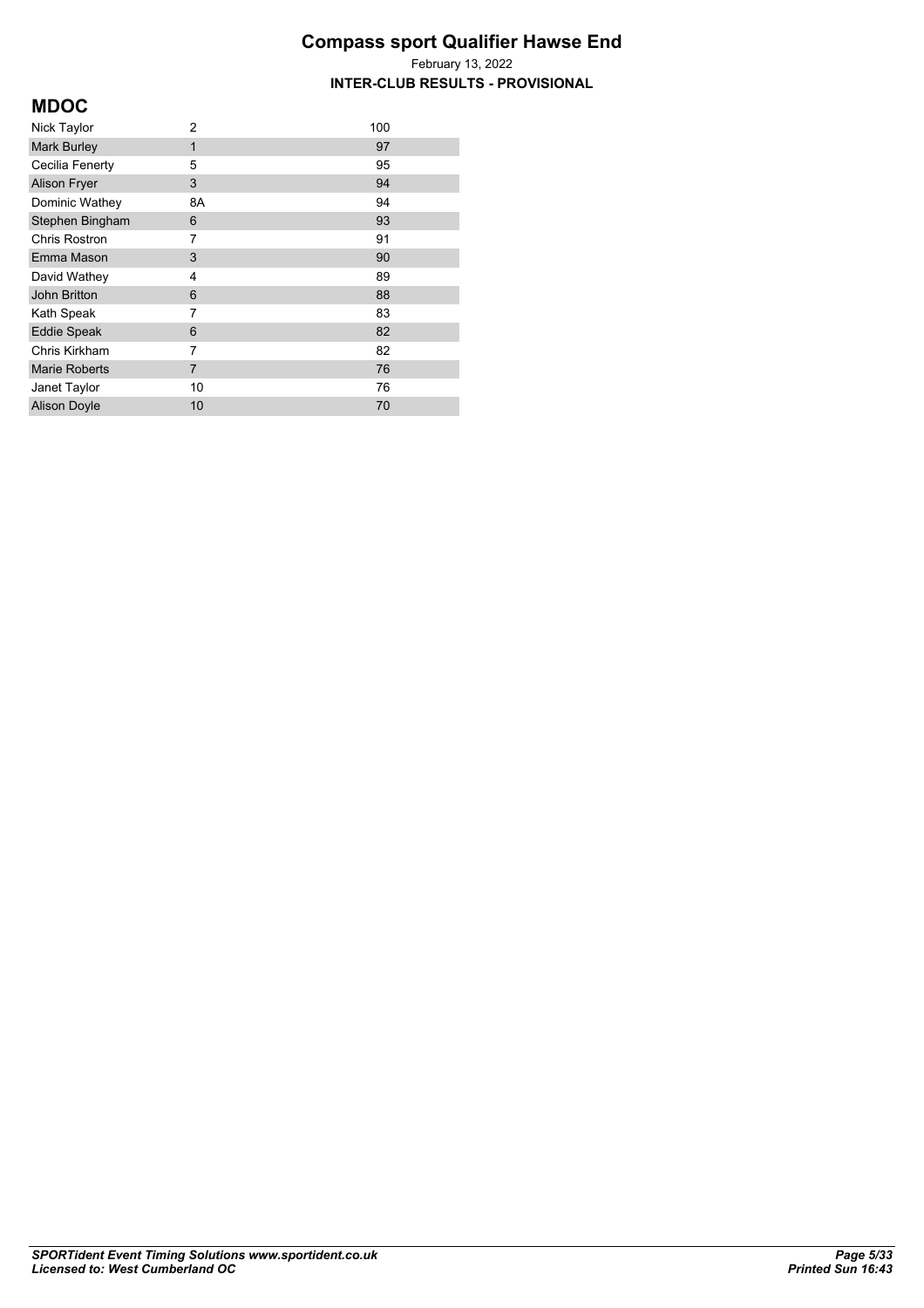February 13, 2022 **INTER-CLUB RESULTS - PROVISIONAL**

| Jack Wright         | LOC         | 100 |
|---------------------|-------------|-----|
| <b>Matt Rooke</b>   | <b>LOC</b>  | 99  |
| Steve Birkinshaw    | <b>WCOC</b> | 98  |
| <b>Mark Burley</b>  | <b>MDOC</b> | 97  |
| Sam Stead           | <b>WCOC</b> | 96  |
| Jordan Larne        | <b>DEE</b>  | 95  |
| Jack Smith          | <b>DEE</b>  | 94  |
| Joe Goodwin         | <b>WCOC</b> | 93  |
| <b>Ryan Crellin</b> | WCOC        | 92  |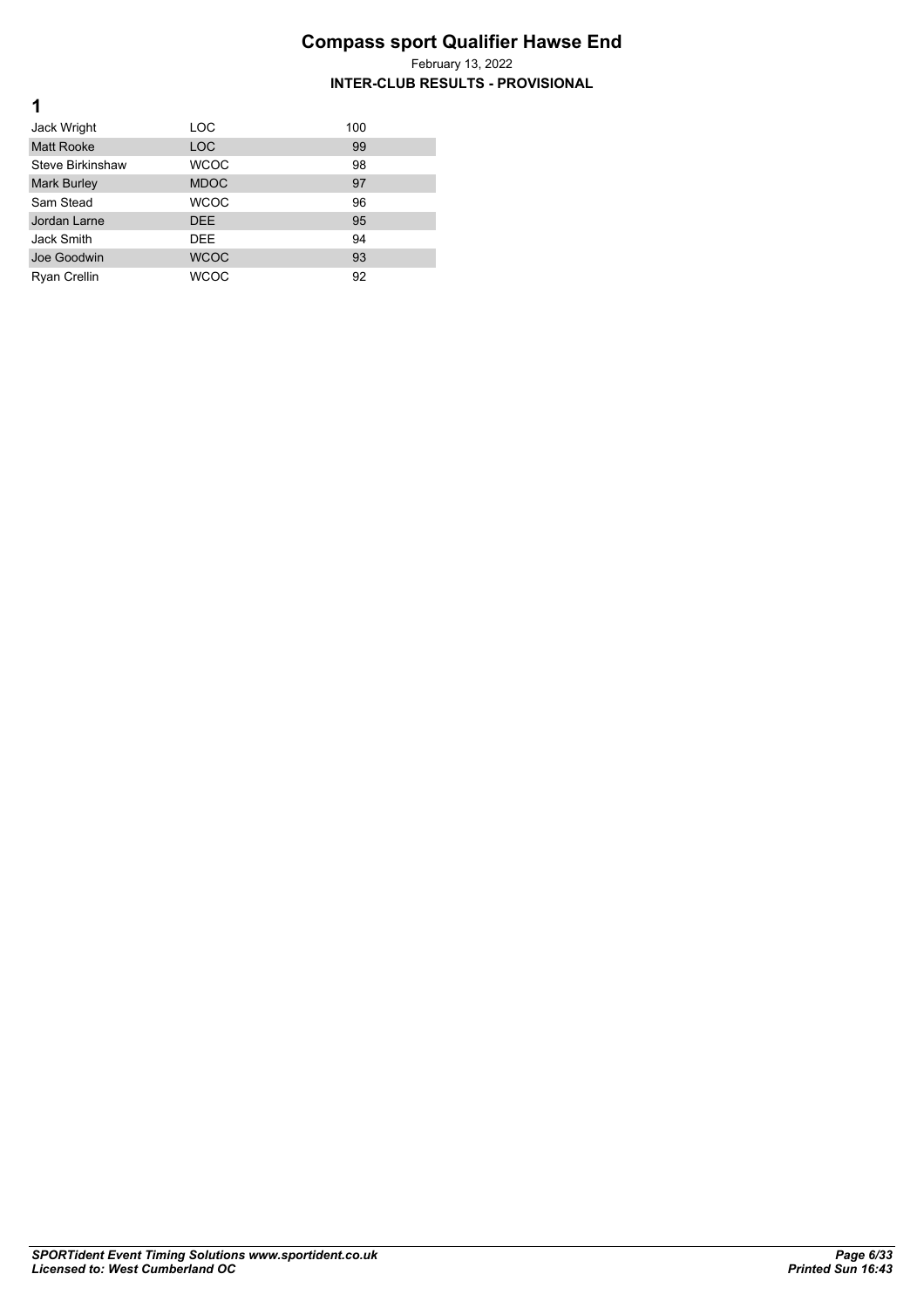| Nick Taylor              | <b>MDOC</b> | 100 |
|--------------------------|-------------|-----|
| <b>Charlie Rennie</b>    | <b>WCOC</b> | 99  |
| Duncan Harris            | <b>DEE</b>  | 98  |
| Robert Campbell          | <b>LOC</b>  | 97  |
| Peter Murphy             | <b>DEE</b>  | 96  |
| <b>Chris Heppenstall</b> | <b>LOC</b>  | 95  |
| Adam McCreadie           | <b>DEE</b>  | 94  |
| <b>Jonty Goodwin</b>     | <b>WCOC</b> | 93  |
| <b>Fdward Halliwell</b>  | <b>DEE</b>  | 92  |
| Dave Phillips            | <b>WCOC</b> | 91  |
| Carl Humphreys           | WCOC        | 90  |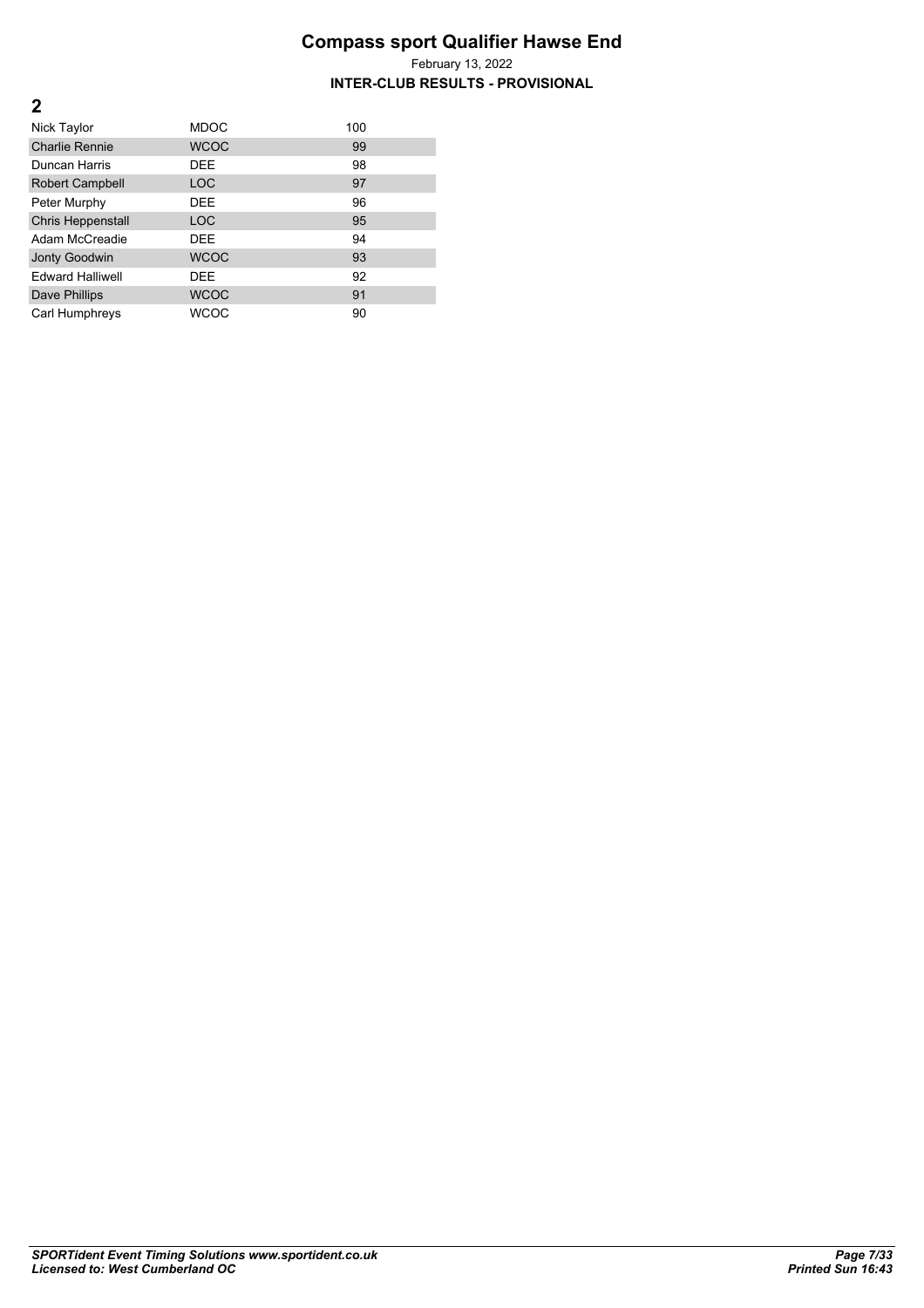#### **INTER-CLUB RESULTS - PROVISIONAL**

| <b>Heather Heppenstall</b> | LOC         | 100 |
|----------------------------|-------------|-----|
| Anne Fdwards               | <b>LOC</b>  | 99  |
| Rebecca Rooke              | LOC         | 98  |
| Sara Campbell              | <b>DEE</b>  | 97  |
| Caitlin Pearson            | <b>WCOC</b> | 96  |
| Jasmine Girdlestone        | <b>WCOC</b> | 95  |
| Alison Fryer               | <b>MDOC</b> | 94  |
| Rachel Platt               | LOC         | 93  |
| Liz Heaton                 | LOC         | 92  |
| Elizabeth Hughes           | <b>DEE</b>  | 91  |
| Emma Mason                 | <b>MDOC</b> | 90  |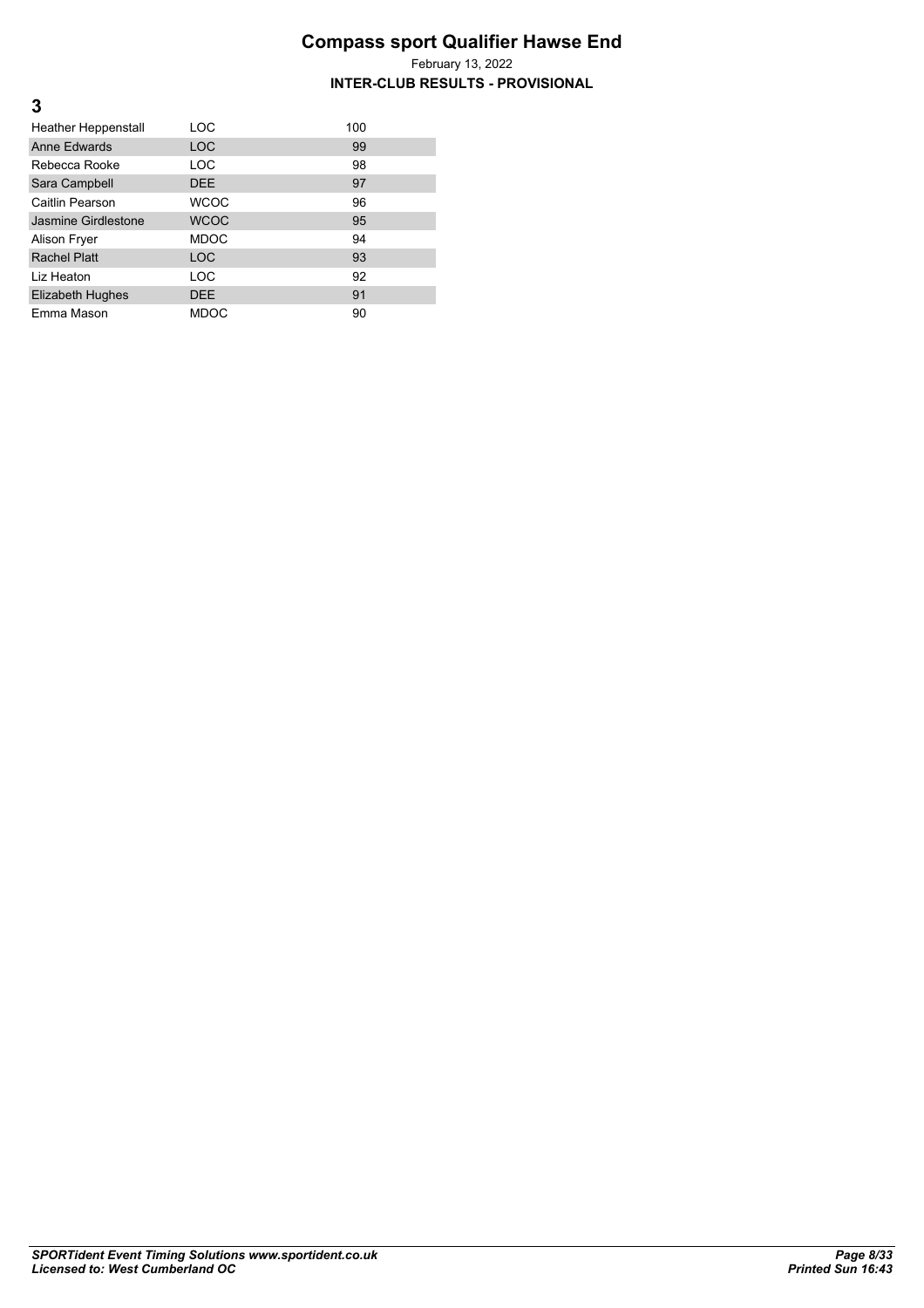February 13, 2022 **INTER-CLUB RESULTS - PROVISIONAL**

| Simon Hunter        | WCOC        | 100 |
|---------------------|-------------|-----|
| Jamie Rennie        | <b>WCOC</b> | 99  |
| Mark Simmonds       | LOC         | 98  |
| John Slater         | <b>WCOC</b> | 97  |
| Mike Harrison       | <b>WCOC</b> | 96  |
| <b>Robert Smith</b> | <b>LOC</b>  | 95  |
| lain Smith-Ward     | <b>LOC</b>  | 94  |
| <b>Steve Holmes</b> | <b>WCOC</b> | 93  |
| Stuart Crawford     | <b>WCOC</b> | 92  |
| Jeff Goodwin        | <b>WCOC</b> | 91  |
| Steven Breeze       | <b>WCOC</b> | 90  |
| David Wathey        | <b>MDOC</b> | 89  |
| Darren Baker        | <b>DEE</b>  | 88  |
| <b>Edward Jones</b> | <b>DEE</b>  | 87  |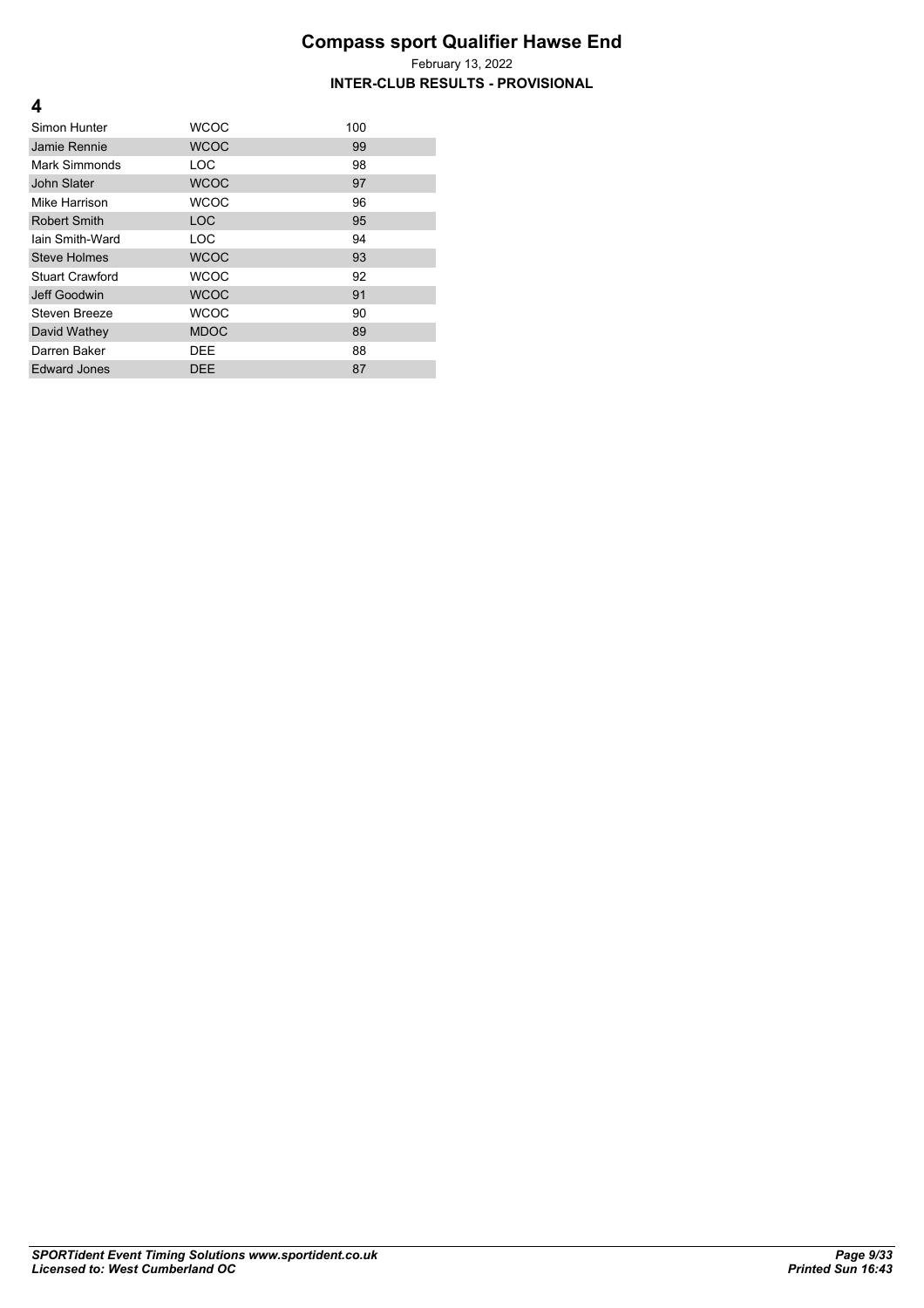#### **Compass sport Qualifier Hawse End** February 13, 2022 **INTER-CLUB RESULTS - PROVISIONAL**

| Karen Heppenstall    | LOC         | 100 |
|----------------------|-------------|-----|
| Elizabeth Jackson    | <b>DEE</b>  | 99  |
| Lynne Thomas         | <b>WCOC</b> | 98  |
| Angela Jackson       | <b>WCOC</b> | 97  |
| Susan Skinner        | <b>WCOC</b> | 96  |
| Cecilia Fenerty      | <b>MDOC</b> | 95  |
| Helen Rennie         | <b>WCOC</b> | 94  |
| <b>Alex Crawford</b> | <b>WCOC</b> | 93  |
| Sally Heppell        | <b>WCOC</b> | 92  |
| Kath Savage          | <b>LOC</b>  | 91  |
| Kim Leslie           | <b>WCOC</b> | 90  |
| Elizabeth Hindle     | <b>LOC</b>  | 89  |
| Elaine Baker         | <b>DEE</b>  | 88  |
| Emma Moody           | <b>WCOC</b> | 87  |
| Janette McHendry     | <b>WCOC</b> | 86  |
| Rebecca McCreadie    | <b>DEE</b>  | 85  |
| Karen Suanders       | LOC         | 84  |
| Meg Owens            | <b>DEE</b>  | 83  |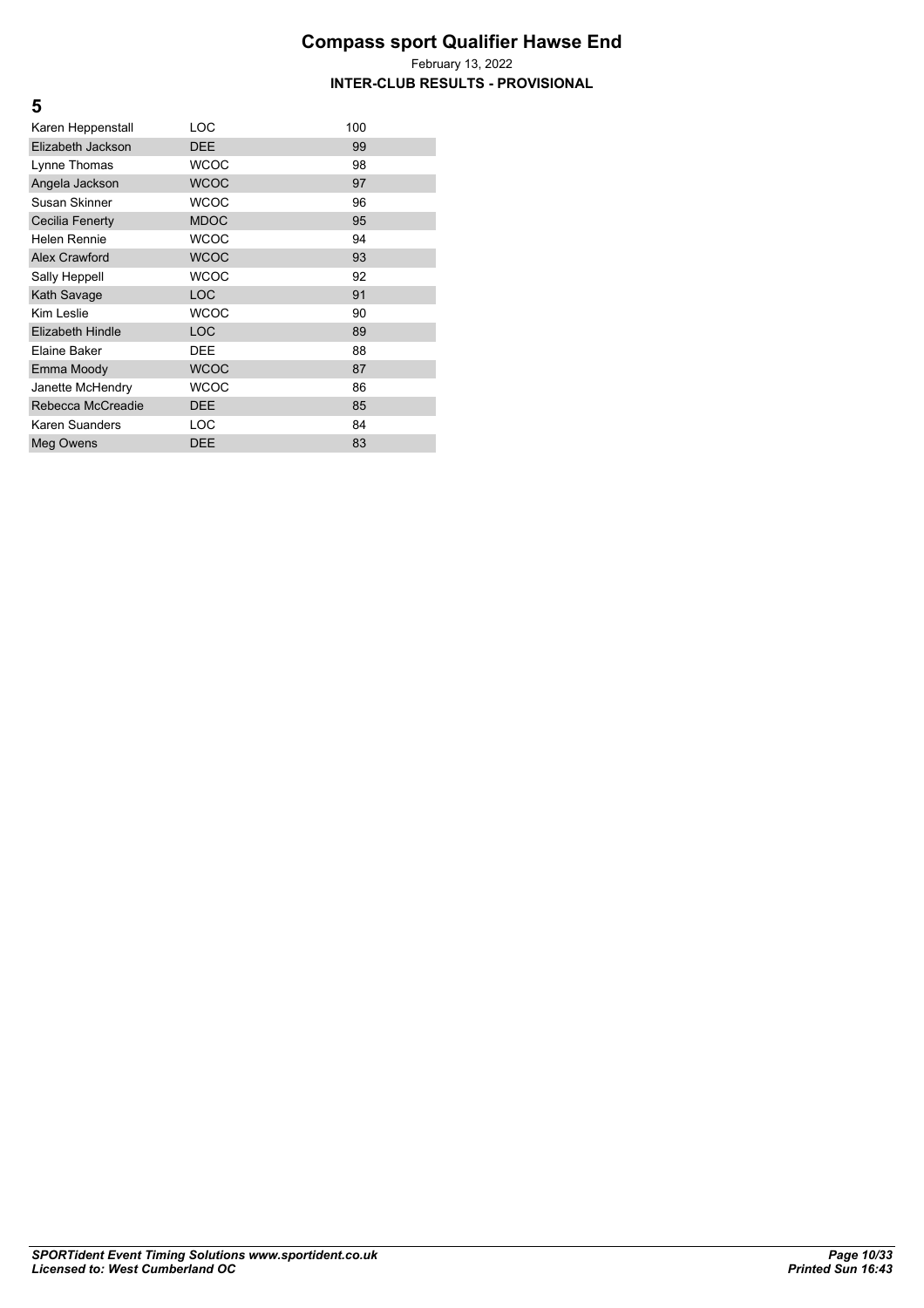**INTER-CLUB RESULTS - PROVISIONAL**

| <b>Howard Leslie</b>    | <b>WCOC</b> | 100 |
|-------------------------|-------------|-----|
| Pete Nelson             | <b>WCOC</b> | 99  |
| Roger Thomas            | <b>WCOC</b> | 98  |
| Michael Billinghurst    | <b>WCOC</b> | 97  |
| <b>Richard Tiley</b>    | LOC         | 96  |
| <b>Graham Watson</b>    | <b>WCOC</b> | 95  |
| Andy Robinson           | LOC         | 94  |
| Stephen Bingham         | <b>MDOC</b> | 93  |
| Mike Smithard           | <b>DEE</b>  | 92  |
| <b>Nick Evans</b>       | <b>WCOC</b> | 91  |
| <b>Richard Cummings</b> | <b>WCOC</b> | 90  |
| <b>Chris Heaton</b>     | <b>LOC</b>  | 89  |
| John Britton            | <b>MDOC</b> | 88  |
| <b>Steve Kruger</b>     | <b>LOC</b>  | 87  |
| Pete Owens              | <b>DEE</b>  | 86  |
| lan Teasdale            | <b>WCOC</b> | 85  |
| Norman Hall             | <b>DEE</b>  | 84  |
| <b>Jerry Purkis</b>     | LOC         | 83  |
| <b>Eddie Speak</b>      | <b>MDOC</b> | 82  |
| <b>Paul Tickner</b>     | <b>WCOC</b> | 81  |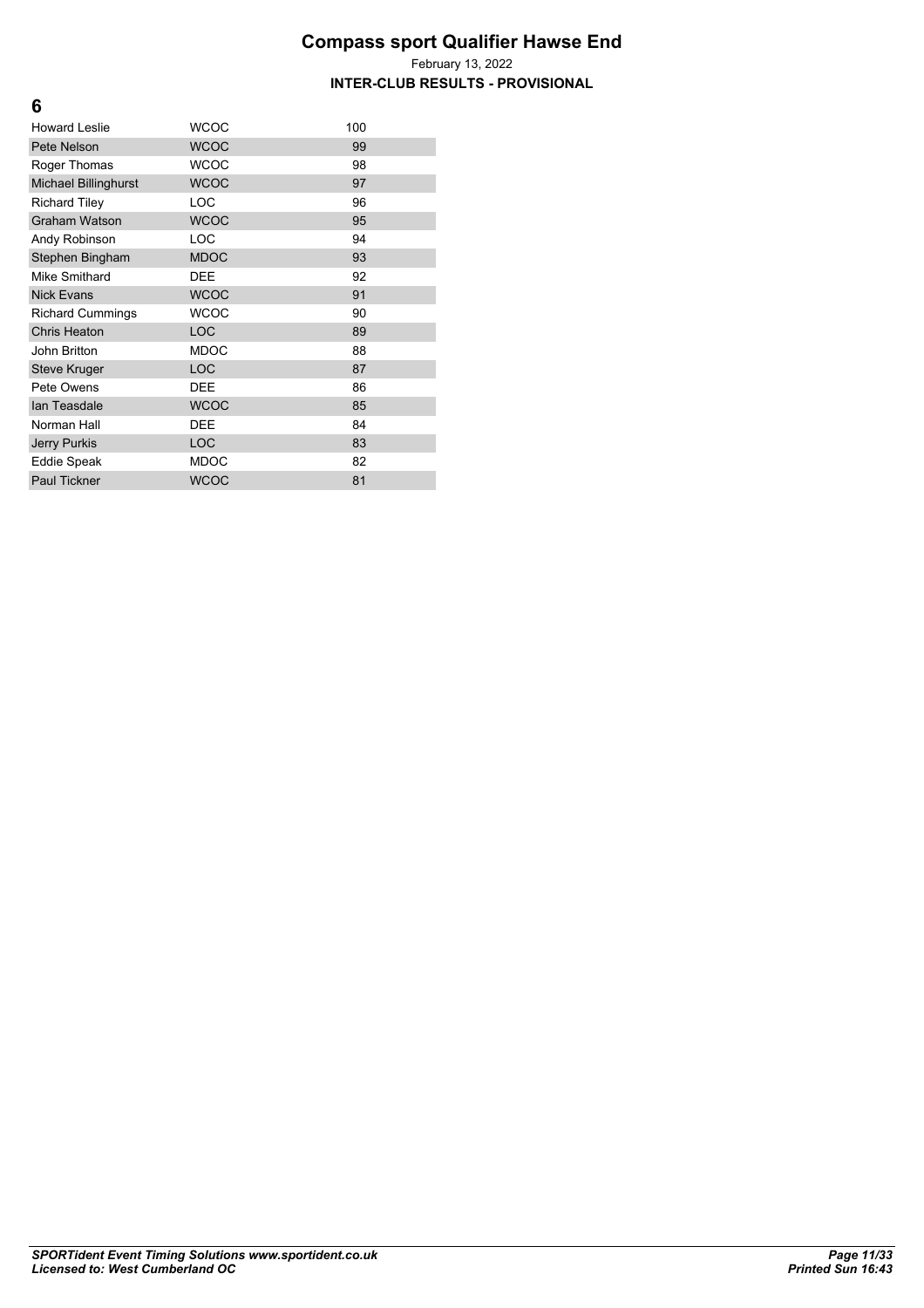#### **Compass sport Qualifier Hawse End** February 13, 2022 **INTER-CLUB RESULTS - PROVISIONAL**

| Lindsey Bayles              | LOC         | 100 |
|-----------------------------|-------------|-----|
| <b>Charlie Somers-Cocks</b> | LOC         | 99  |
| Cliff Etherden              | LOC         | 98  |
| <b>Bob Barnby</b>           | <b>WCOC</b> | 97  |
| Maggie Scrugham             | LOC         | 96  |
| <b>Roger Smith</b>          | LOC         | 95  |
| Simon Cane                  | LOC         | 94  |
| Norman French               | LOC         | 93  |
| Louise Dunn                 | LOC         | 92  |
| <b>Chris Rostron</b>        | <b>MDOC</b> | 91  |
| <b>Christine Robinson</b>   | LOC         | 90  |
| <b>Tony Duncan</b>          | <b>WCOC</b> | 89  |
| Eiffion Gwyn Thomas         | <b>DEE</b>  | 88  |
| Debbie Watson               | <b>WCOC</b> | 87  |
| John Nash                   | LOC         | 86  |
| Deborah Goodwin             | <b>WCOC</b> | 85  |
| <b>Gill Browne</b>          | LOC         | 84  |
| Kath Speak                  | <b>MDOC</b> | 83  |
| Chris Kirkham               | <b>MDOC</b> | 82  |
| Alan Mullock                | <b>DEE</b>  | 81  |
| <b>Bob Gibbs</b>            | LOC         | 80  |
| Judy Filmore                | LOC         | 79  |
| Jane Venet                  | LOC         | 78  |
| Malcolm Ruckledge           | <b>WCOC</b> | 77  |
| Marie Roberts               | <b>MDOC</b> | 76  |
| John Padget                 | <b>DEE</b>  | 75  |
| <b>Rowan Purkis</b>         | LOC         | 74  |
| David Corp                  | <b>LOC</b>  | 73  |
| Dave Neild                  | LOC         | 72  |
| Ray Johnstone               | <b>WCOC</b> | 71  |
| Lesley Wornham              | <b>WCOC</b> | 70  |
| <b>Bob Elmes</b>            | <b>DEE</b>  | 69  |
| Don Taylor                  | <b>MDOC</b> | 68  |
| Dave Fenwick                | <b>WCOC</b> | 67  |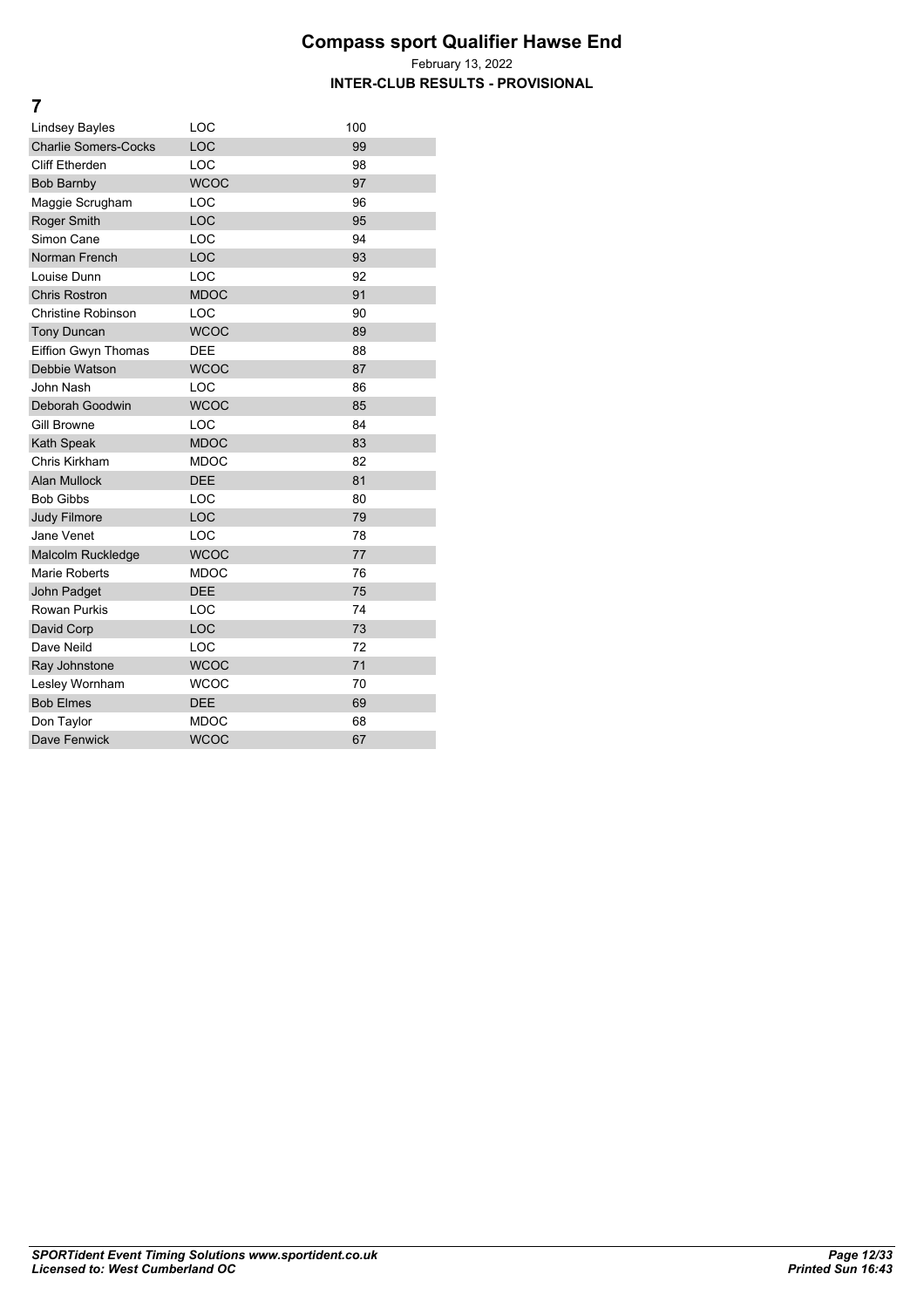| <b>8A</b>                |             |     |
|--------------------------|-------------|-----|
| Peter Scott              | <b>LOC</b>  | 100 |
| <b>Isaac Hunter</b>      | <b>WCOC</b> | 98  |
| Dan Heppell              | <b>WCOC</b> | 96  |
| Dominic Wathey           | <b>MDOC</b> | 94  |
| <b>Wilf Teasdale</b>     | <b>WCOC</b> | 92  |
| <b>Matthew McCreadie</b> | <b>DEE</b>  | 90  |
| Sam McLoughlin           | WCOC        | 88  |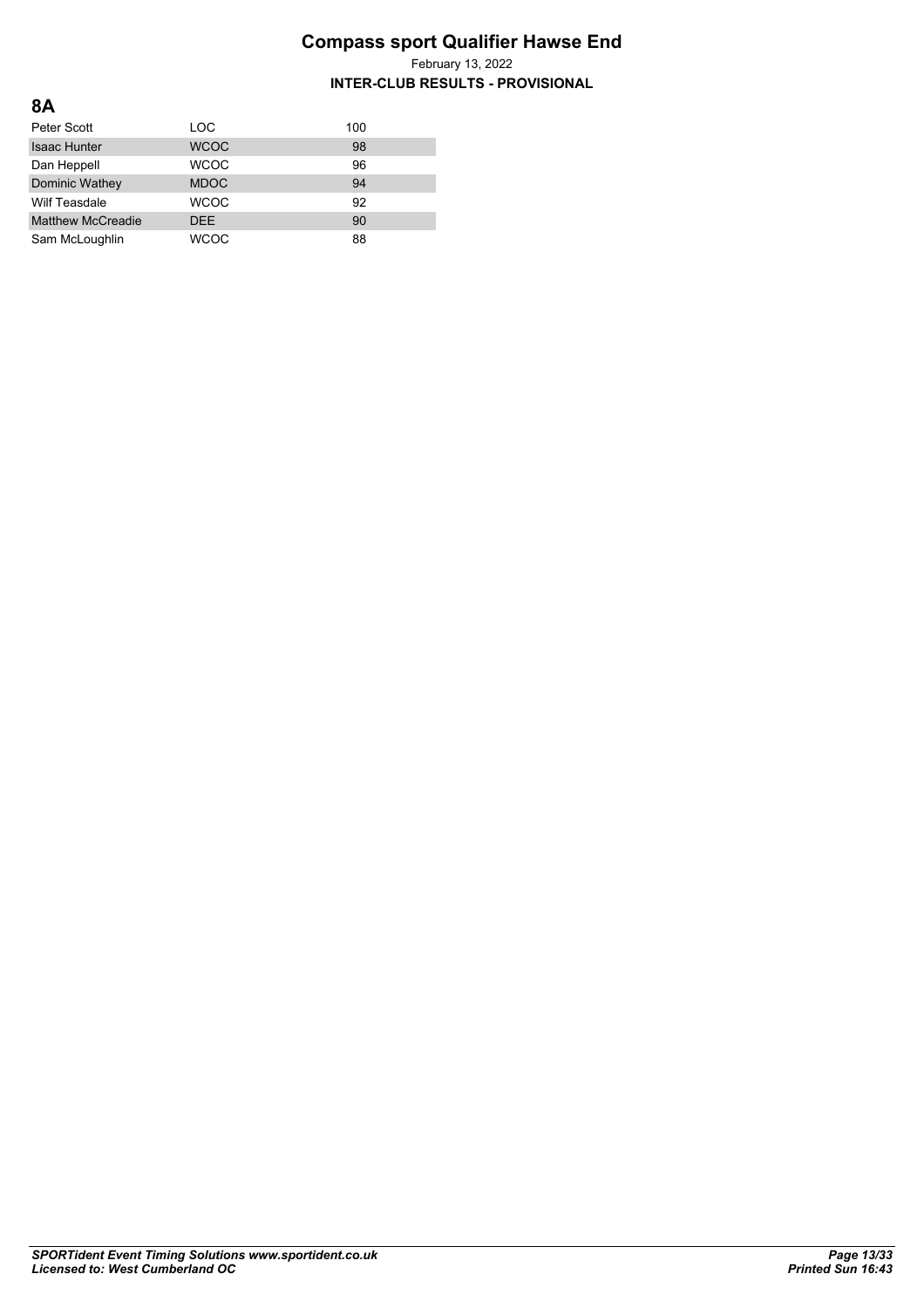| 8Β                 |             |     |
|--------------------|-------------|-----|
| Laura Brown        | LOC         | 100 |
| Emma Crawford      | <b>WCOC</b> | 98  |
| <b>Issy Sunley</b> | <b>WCOC</b> | 96  |
| Daisy Rennie       | <b>WCOC</b> | 94  |
| Amelia Thompson    | LOC         | 92  |
| Eva Humphreys      | <b>WCOC</b> | 90  |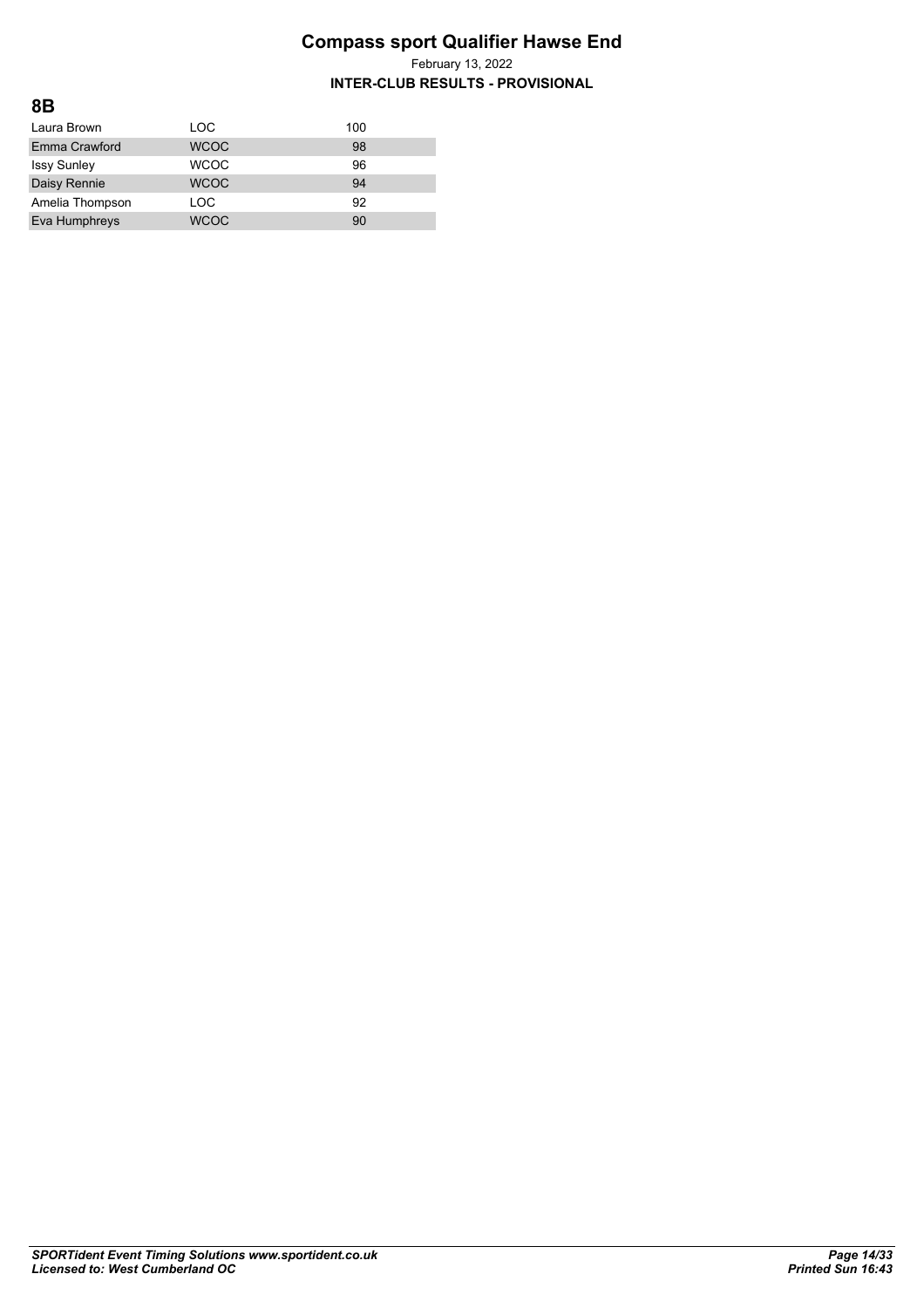| 9Α                   |             |     |
|----------------------|-------------|-----|
| <b>Toby Heppell</b>  | <b>WCOC</b> | 100 |
| Sam Osborne          | <b>LOC</b>  | 98  |
| Quinn Thompson       | LOC         | 96  |
| <b>Enzo Phillips</b> | <b>WCOC</b> | 94  |
| George Rennie        | <b>WCOC</b> | 92  |
| <b>Ted Murphy</b>    | <b>DFF</b>  | 90  |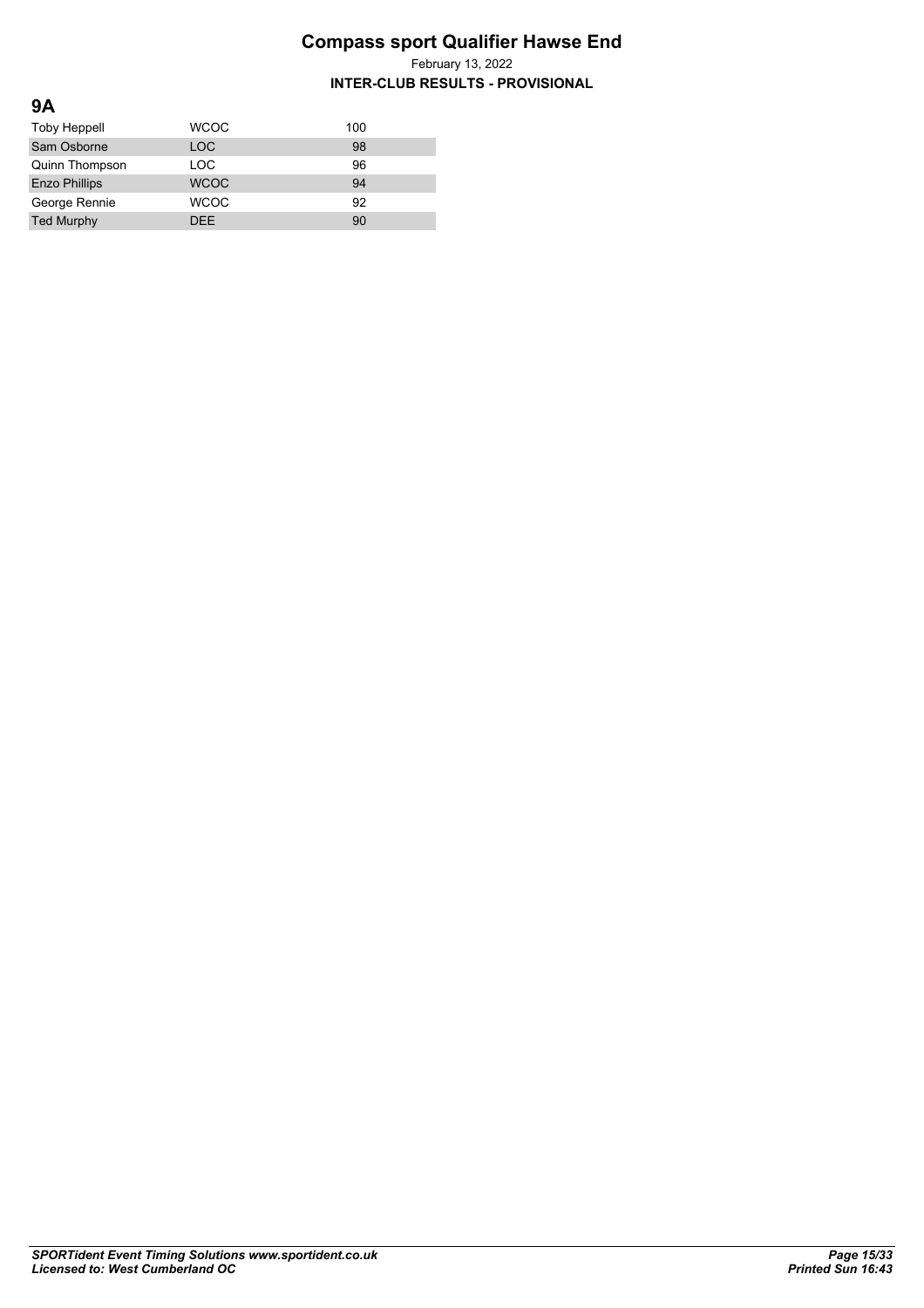February 13, 2022

| 9B                       |             |     |
|--------------------------|-------------|-----|
| Sophie Crawford          | <b>WCOC</b> | 100 |
| <b>Hannah Birkinshaw</b> | <b>WCOC</b> | 98  |
| Ellen Douglas            | LOC.        | 98  |
| Sola Holmes              | <b>WCOC</b> | 94  |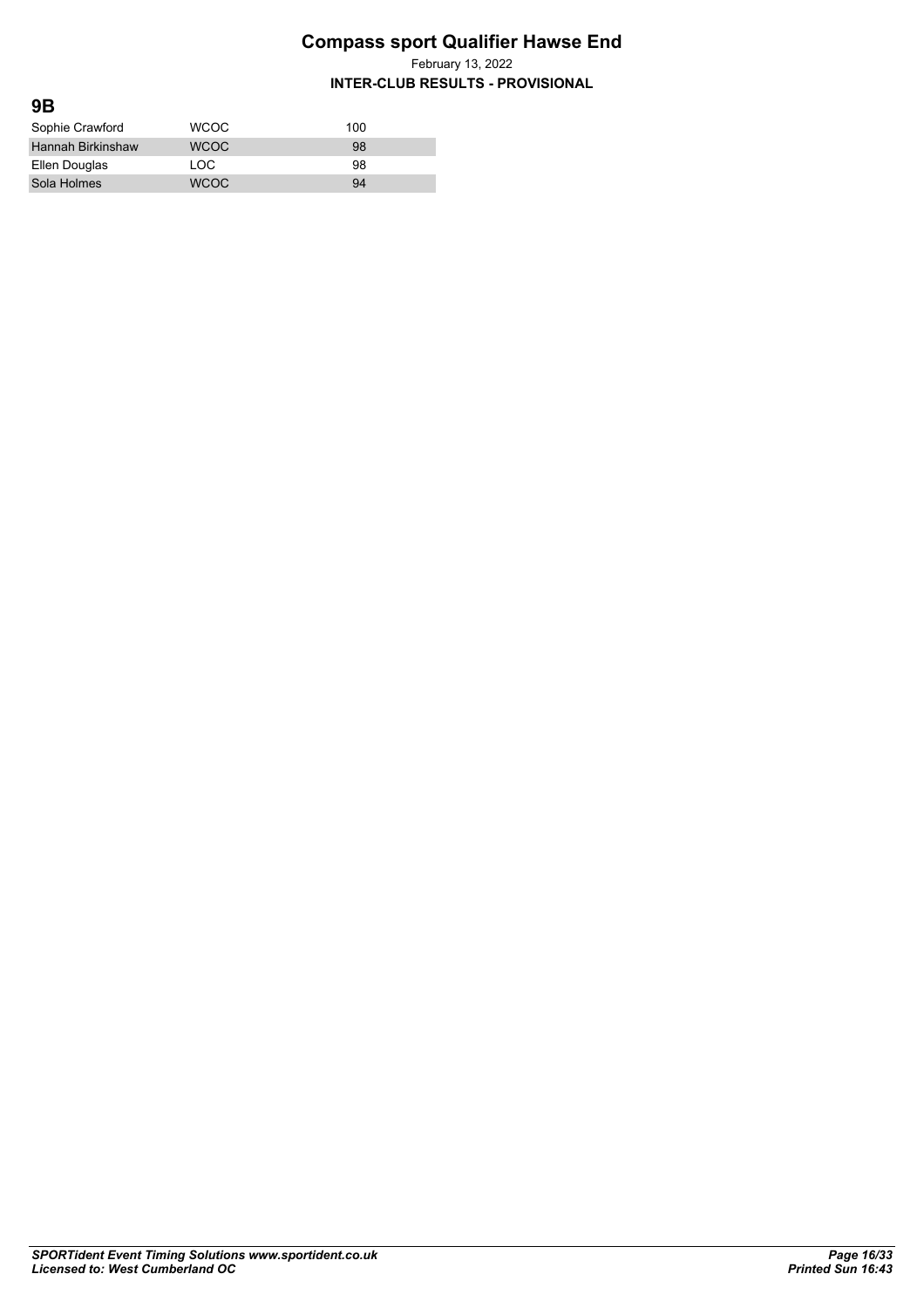| 10                       |             |     |
|--------------------------|-------------|-----|
| Janet Nash               | LOC         | 100 |
| <b>Carol McNeill</b>     | <b>LOC</b>  | 98  |
| <b>Robert Verity</b>     | <b>DEE</b>  | 96  |
| <b>Hazel Gibbs</b>       | <b>LOC</b>  | 94  |
| Gwen Rea                 | <b>WCOC</b> | 92  |
| <b>Mike Atherton</b>     | <b>LOC</b>  | 90  |
| Stan Johnstone           | <b>LOC</b>  | 88  |
| Liz Elliott              | <b>WCOC</b> | 86  |
| Helen Neild              | LOC         | 84  |
| Ann Smith                | <b>LOC</b>  | 82  |
| <b>Isobel Williamson</b> | LOC         | 80  |
| Alan Heppenstall         | <b>LOC</b>  | 78  |
| Janet Taylor             | <b>MDOC</b> | 76  |
| Barbara Majumdar         | <b>DEE</b>  | 74  |
| <b>Barbara Verity</b>    | <b>DEE</b>  | 72  |
| <b>Alison Doyle</b>      | <b>MDOC</b> | 70  |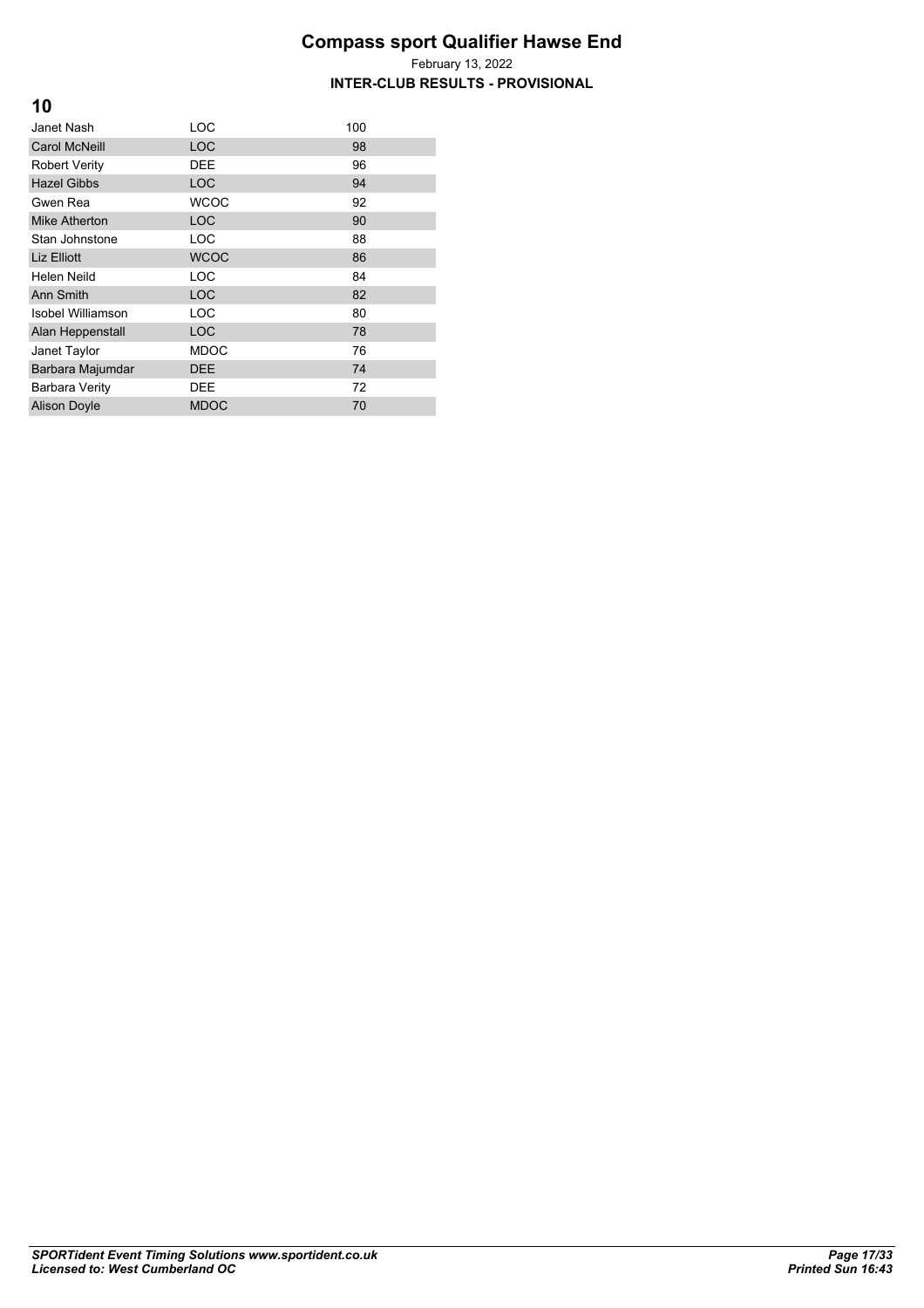| <b>Compass Sport Trophy</b> |             |                |         |         |         |         |         |        |        |       |
|-----------------------------|-------------|----------------|---------|---------|---------|---------|---------|--------|--------|-------|
| Pos                         | Club        | <b>Scorers</b> | 1 Scrs  | 2 Scrs  | 3 Scrs  | 4 Scrs  | 5 Scrs  | 6 Scrs | 7 Scrs | Score |
|                             |             |                | 8A Scrs | 8B Scrs | 9A Scrs | 9B Scrs | 10 Scrs |        |        |       |
| 1st                         | <b>SROC</b> | 13             | 98(1)   | 100(1)  | 199(2)  | 99(1)   | 0(0)    | 199(2) | 100(1) | 1291  |
|                             |             |                | 0(0)    | 198(2)  | 100(1)  | 100(1)  | 98(1)   |        |        |       |
| 2nd                         | <b>BL</b>   | 13             | 99(1)   | 197(2)  | 98(1)   | 100(1)  | 197(2)  | 97(1)  | 197(2) | 1281  |
|                             |             |                | 100(1)  | 0(0)    | 0(0)    | 0(0)    | 196(2)  |        |        |       |
| 3rd                         | <b>PFO</b>  | 13             | 197(2)  | 190(2)  | 192(2)  | 97(1)   | 100(1)  | 95(1)  | 96(1)  | 1257  |
|                             |             |                | 0(0)    | 0(0)    | 98(1)   | 98(1)   | 94(1)   |        |        |       |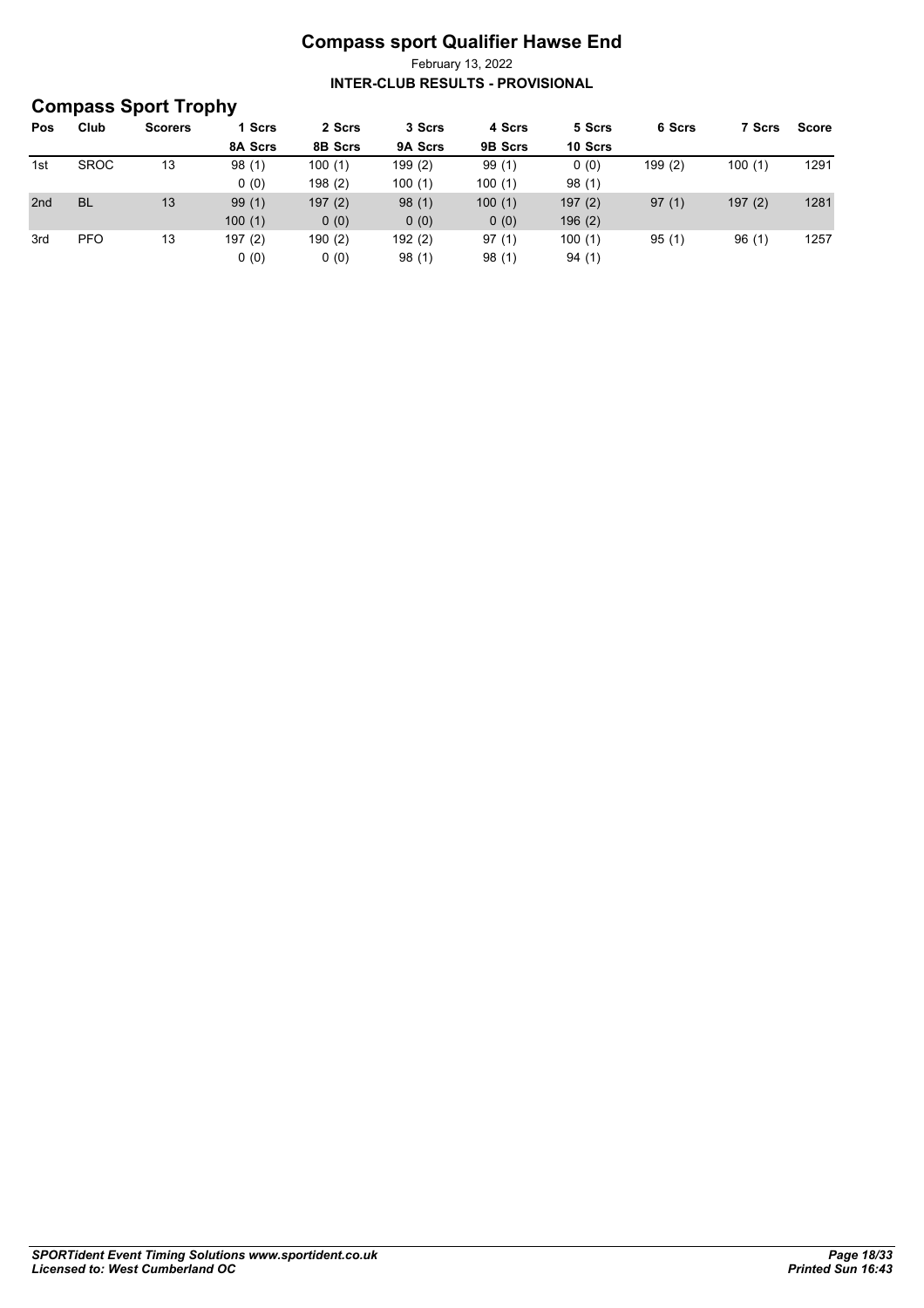| <b>SROC</b>          |                |     |
|----------------------|----------------|-----|
| <b>Ben Todhunter</b> | 9A             | 100 |
| Finlay Johnson       | $\overline{2}$ | 100 |
| Marnie Lusardi       | 8B             | 100 |
| <b>Julia Preston</b> | 3              | 100 |
| Martyn Roome         | 7              | 100 |
| Mike Johnson         | 6              | 100 |
| Ellie Todhunter      | 9Β             | 100 |
| Mary Ockenden        | 3              | 99  |
| <b>Tom Matthew</b>   | 4              | 99  |
| John Embrey          | 6              | 99  |
| Gavin Smith          | 1              | 98  |
| <b>Cate Matthew</b>  | 8B             | 98  |
| Miriam Rosen         | 10             | 98  |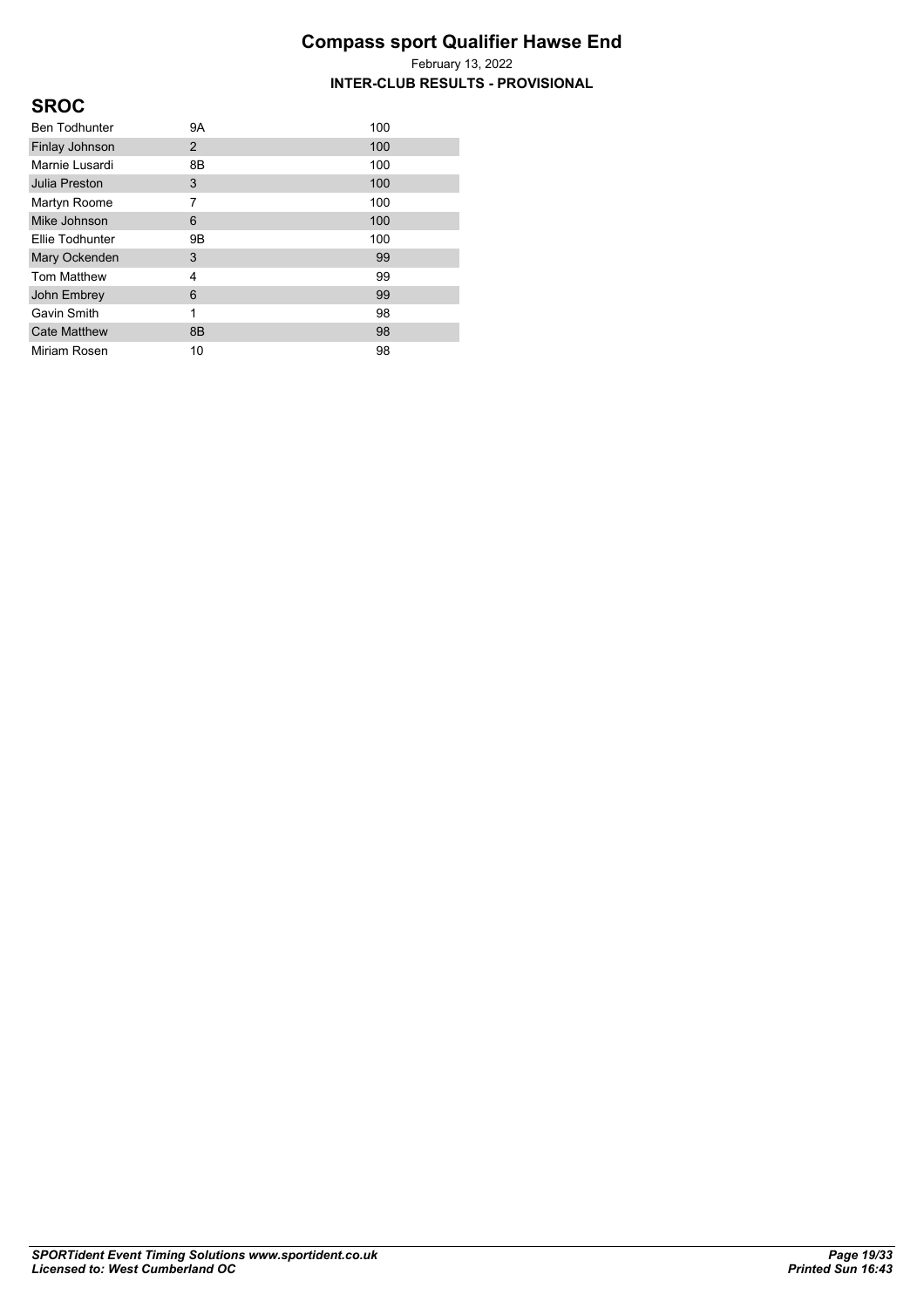| Ruben Razzetti      | 8A             | 100 |
|---------------------|----------------|-----|
| <b>Chris Lates</b>  | 10             | 100 |
| <b>Keith Tonkin</b> | 4              | 100 |
| James Chapman       | 1              | 99  |
| Raymond Wren        | 7              | 99  |
| Stella Lewsley      | 5              | 99  |
| lan Cumpstey        | $\overline{2}$ | 99  |
| <b>Alan Hartley</b> | $\overline{2}$ | 98  |
| Natalie Hawkrigg    | 5              | 98  |
| <b>Isabel Berry</b> | 3              | 98  |
| Jill Libby          | 7              | 98  |
| <b>Andy Lewsley</b> | 6              | 97  |
| Karen Blackburn     | 10             | 96  |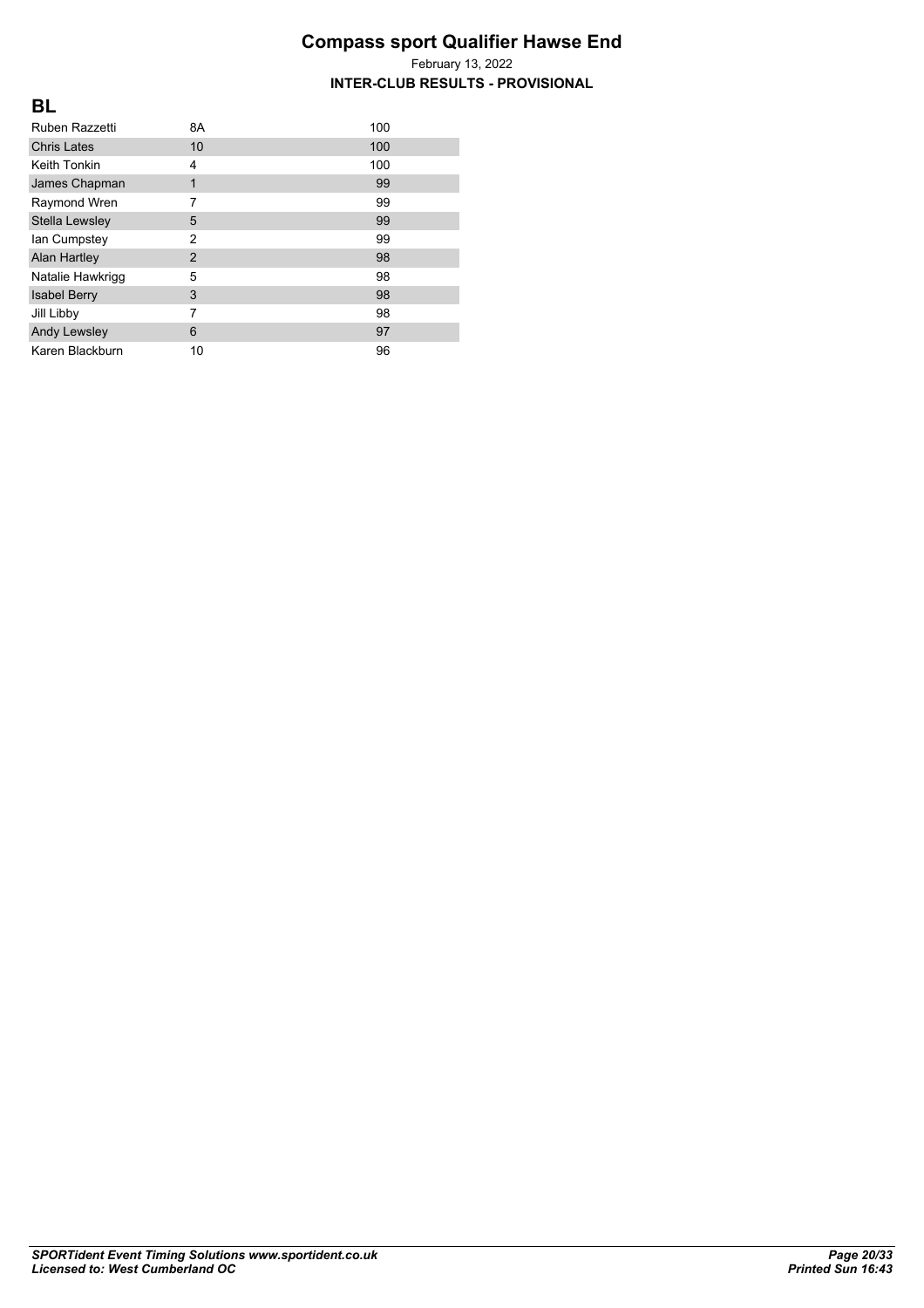| <b>PFO</b>         |                |     |
|--------------------|----------------|-----|
| Chris Mitchell     | 1              | 100 |
| <b>Cath Wilson</b> | 5              | 100 |
| Anna Wilson        | 9Β             | 98  |
| Alex Butcher       | <b>9A</b>      | 98  |
| Jamie Hoyle        | 1              | 97  |
| Pauline May        | 3              | 97  |
| Peter Stobbs       | 4              | 97  |
| <b>Judith Wood</b> | $\overline{7}$ | 96  |
| Steve Wilson       | $\overline{2}$ | 96  |
| Kay Hawke          | 3              | 95  |
| Andy Ellis         | 6              | 95  |
| <b>Greg May</b>    | $\overline{2}$ | 94  |
| Jim Mitchell       | 10             | 94  |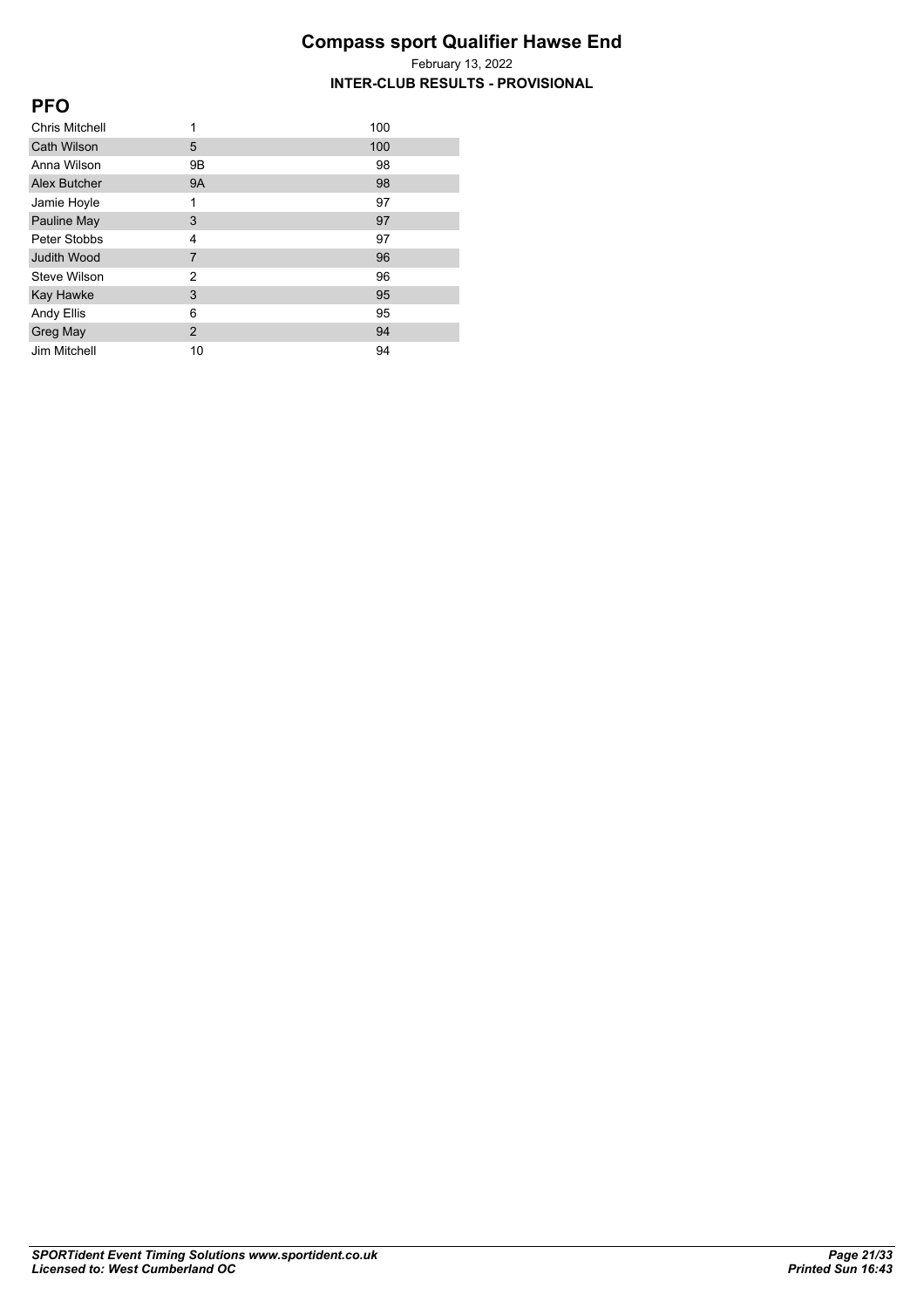| <b>Chris Mitchell</b> | <b>PFO</b>  | 100 |
|-----------------------|-------------|-----|
| James Chapman         | <b>BL</b>   | 99  |
| Gavin Smith           | <b>SROC</b> | 98  |
| Jamie Hoyle           | <b>PFO</b>  | 97  |
| Owain Rice            | BL          | 96  |
| Simonas Sakalauskas   | <b>SROC</b> | 95  |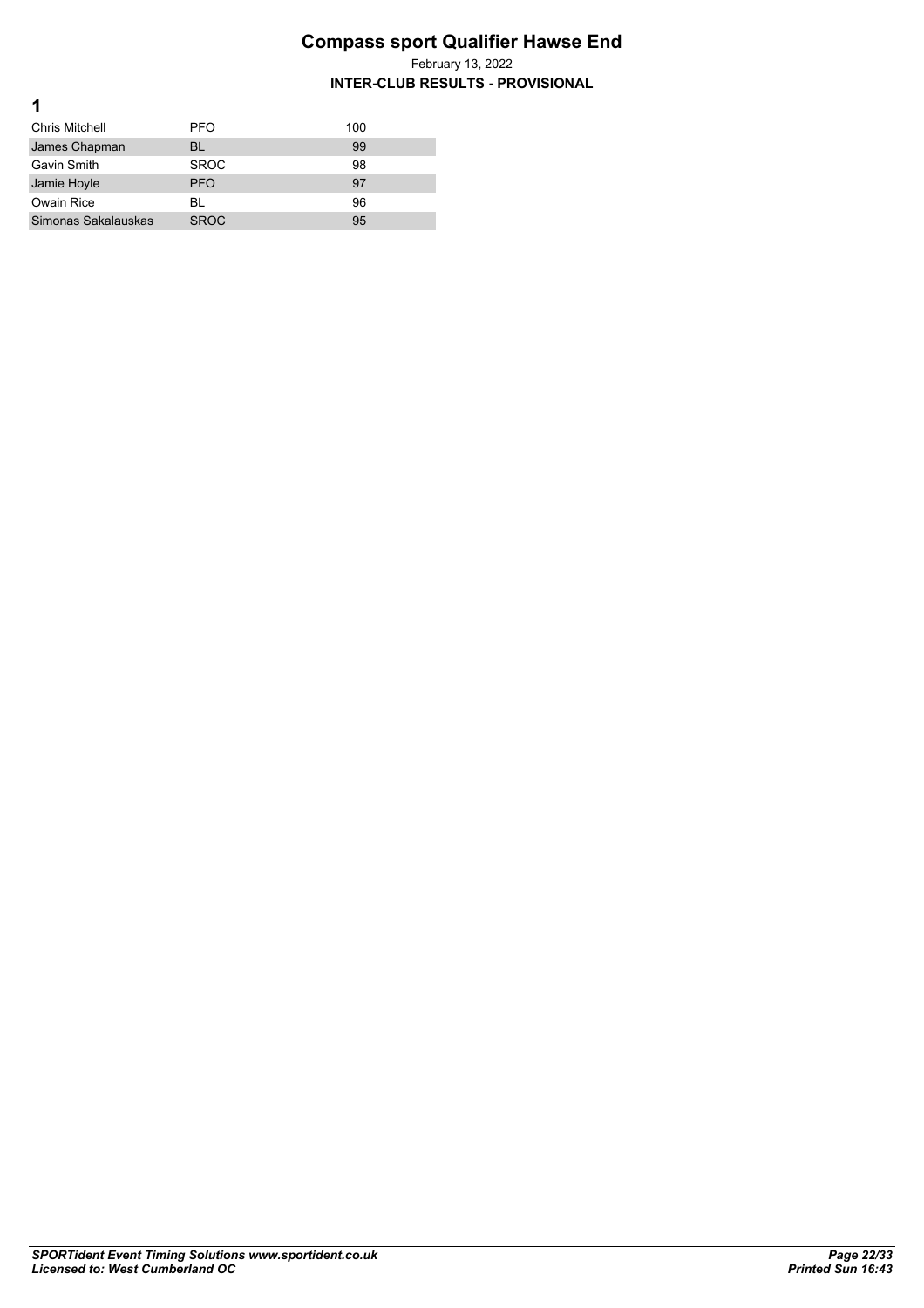| Finlay Johnson  | <b>SROC</b> | 100 |
|-----------------|-------------|-----|
| lan Cumpstey    | BL          | 99  |
| Alan Hartley    | BL          | 98  |
| Peter Moseley   | <b>SROC</b> | 97  |
| Steve Wilson    | <b>PFO</b>  | 96  |
| James Todhunter | <b>SROC</b> | 95  |
| Greg May        | <b>PFO</b>  | 94  |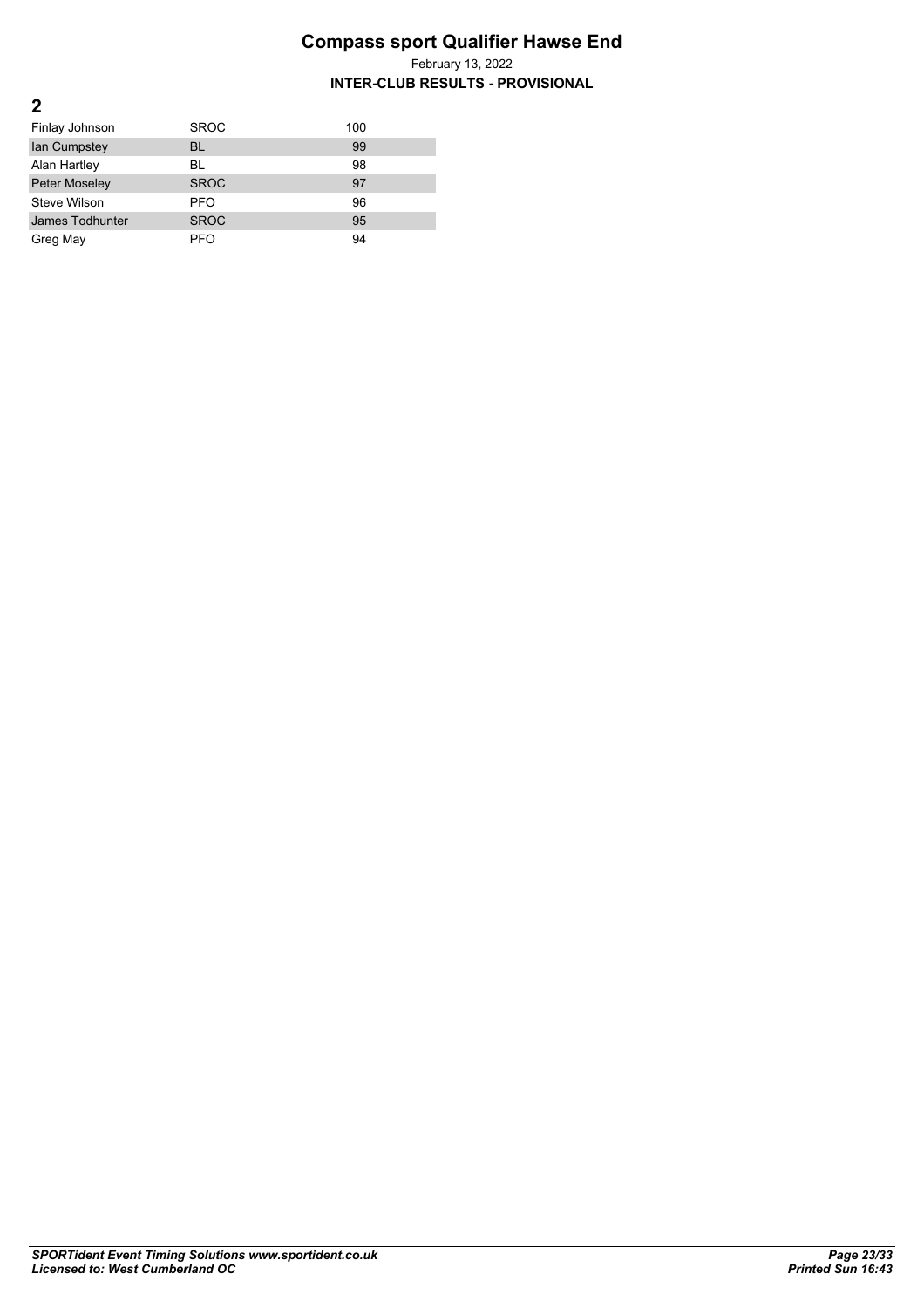**INTER-CLUB RESULTS - PROVISIONAL**

| Julia Preston          | <b>SROC</b> | 100 |
|------------------------|-------------|-----|
| Mary Ockenden          | <b>SROC</b> | 99  |
| <b>Isabel Berry</b>    | BL          | 98  |
| Pauline May            | <b>PFO</b>  | 97  |
| Rebecca Rowe           | <b>SROC</b> | 96  |
| Kay Hawke              | <b>PFO</b>  | 95  |
| <b>Helen Ashton</b>    | <b>PFO</b>  | 94  |
| <b>Frances Moseley</b> | <b>SROC</b> | 93  |
| <b>Hannah Dabinett</b> | <b>PFO</b>  | 92  |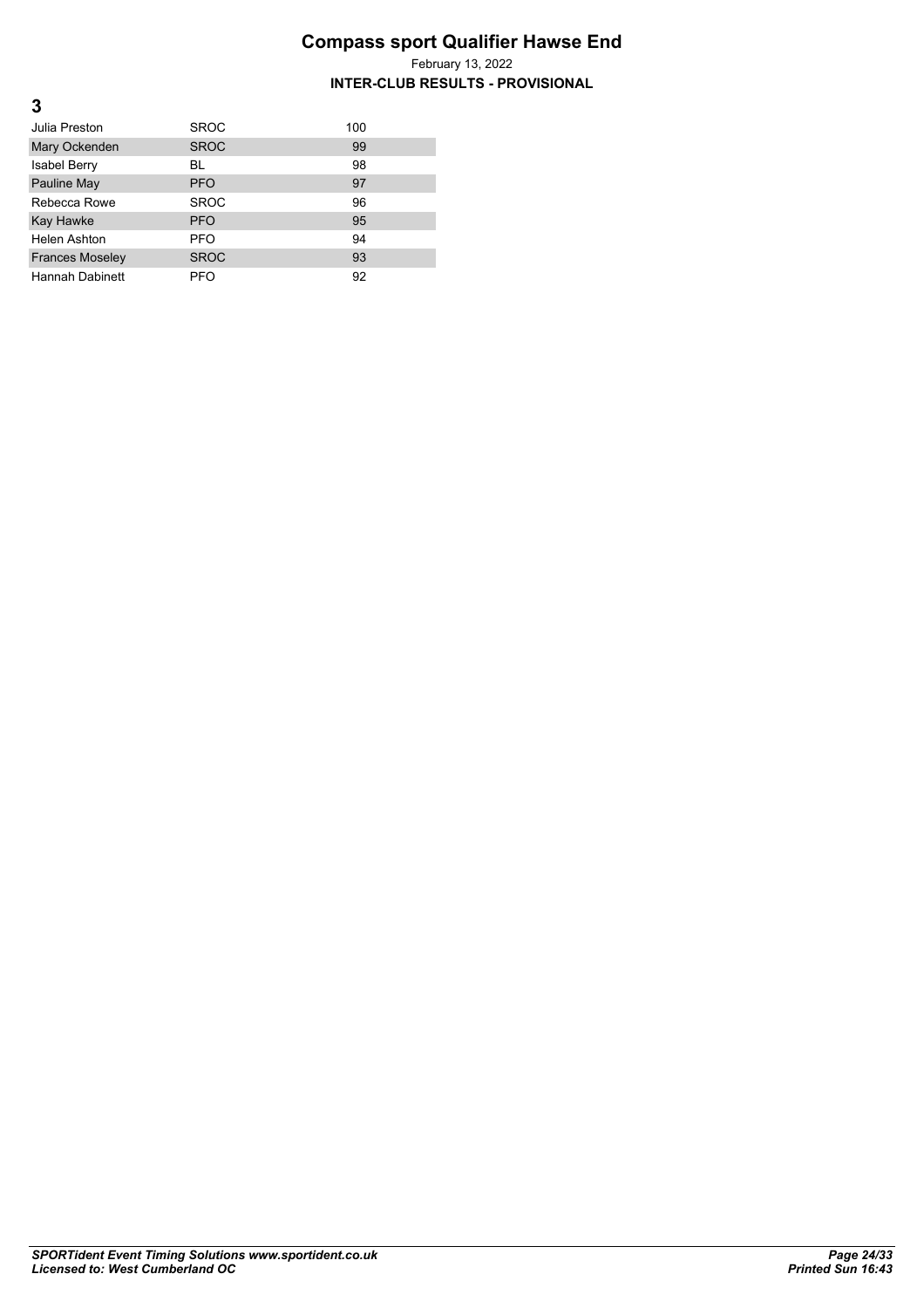**INTER-CLUB RESULTS - PROVISIONAL**

| Keith Tonkin        | BL          | 100 |
|---------------------|-------------|-----|
| <b>Tom Matthew</b>  | <b>SROC</b> | 99  |
| Jo Murphy           | <b>SROC</b> | 98  |
| Peter Stobbs        | <b>PFO</b>  | 97  |
| Andy Quickfall      | <b>SROC</b> | 96  |
| John Ferris-Worth   | <b>BL</b>   | 95  |
| Mark Edwards        | <b>SROC</b> | 94  |
| <b>Roy McGregor</b> | <b>SROC</b> | 93  |
| <b>Andrew Mort</b>  | <b>SROC</b> | 92  |
| Mike Ferneyhough    | BL          | 91  |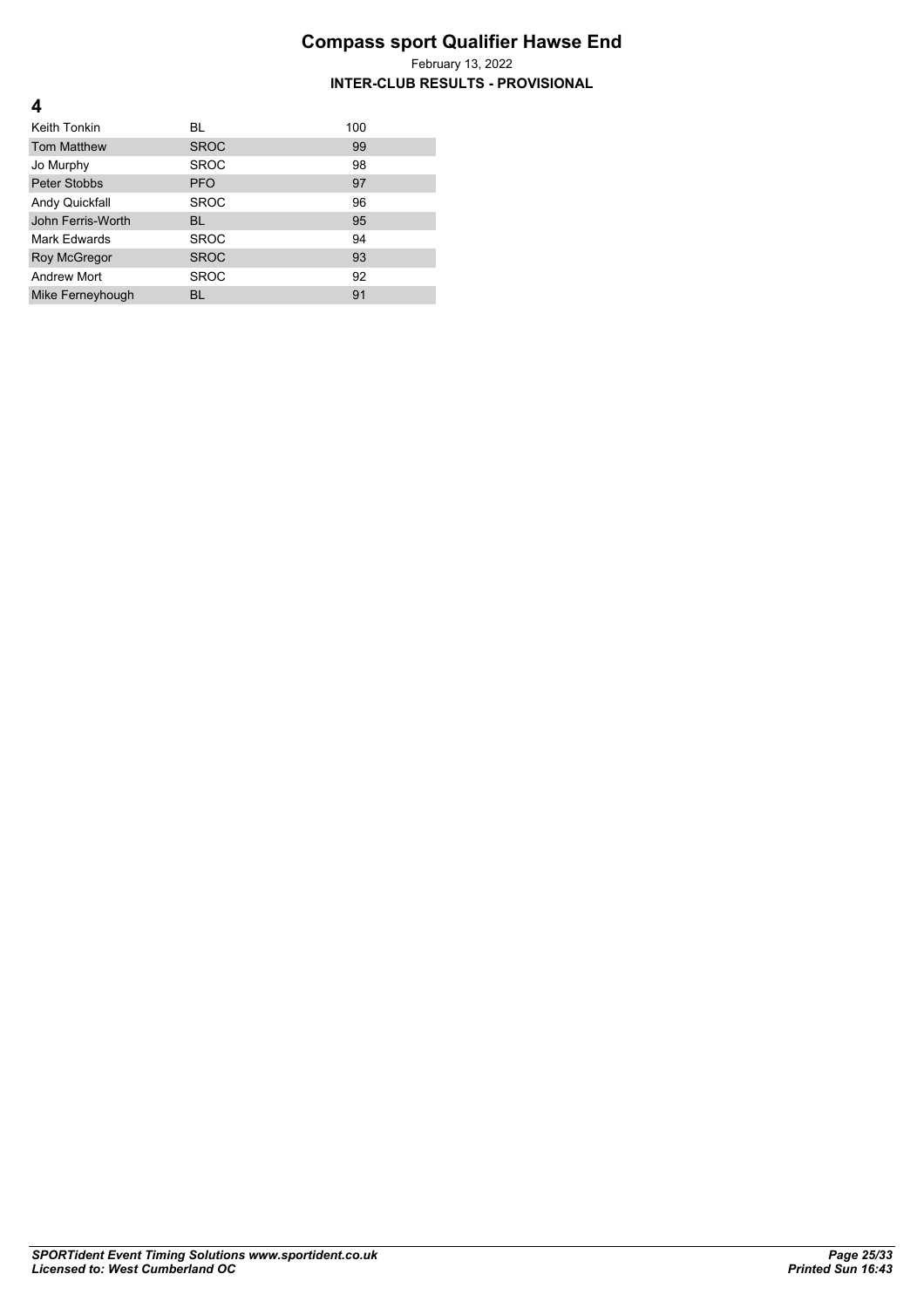February 13, 2022 **INTER-CLUB RESULTS - PROVISIONAL**

| Cath Wilson               | <b>PFO</b>  | 100 |
|---------------------------|-------------|-----|
| Stella Lewsley            | <b>BL</b>   | 99  |
| Natalie Hawkrigg          | BL          | 98  |
| <b>Deb Murrell</b>        | <b>SROC</b> | 97  |
| <b>Christine Goulding</b> | BL          | 96  |
| Debbie Thompson           | <b>BL</b>   | 95  |
| Karen Quickfall           | <b>SROC</b> | 94  |
| Jo Matthew                | <b>SROC</b> | 93  |
| <b>Helen Fllis</b>        | <b>PFO</b>  | 92  |
| Jane Lusardi              | <b>SROC</b> | 91  |
| Ellen Butcher             | <b>PFO</b>  | 90  |
| <b>Juliet Bentley</b>     | <b>SROC</b> | 89  |
| Sarah Watkins             | <b>SROC</b> | 88  |
| Debra Hoyle               | <b>PFO</b>  | 87  |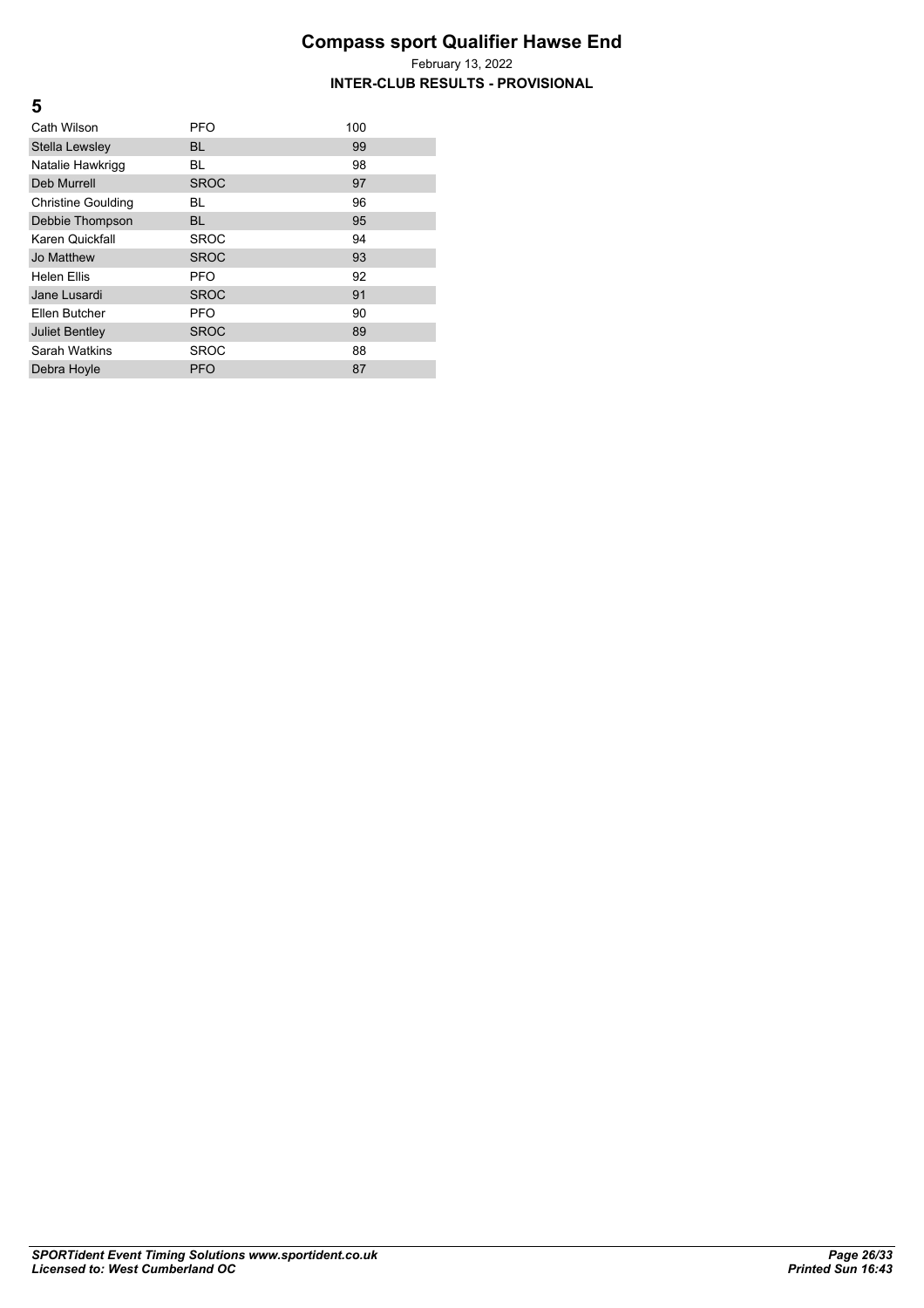| 6                      |             |     |
|------------------------|-------------|-----|
| Mike Johnson           | <b>SROC</b> | 100 |
| John Embrey            | <b>SROC</b> | 99  |
| Alex Finch             | <b>SROC</b> | 98  |
| <b>Andy Lewsley</b>    | <b>BL</b>   | 97  |
| <b>Stephen Eastley</b> | <b>BL</b>   | 96  |
| <b>Andy Ellis</b>      | <b>PFO</b>  | 95  |
| <b>Rick Houghton</b>   | <b>SROC</b> | 94  |
| <b>Philip Nichols</b>  | <b>BL</b>   | 93  |
| <b>Richard Evans</b>   | BL          | 92  |
| David Rosen            | <b>SROC</b> | 91  |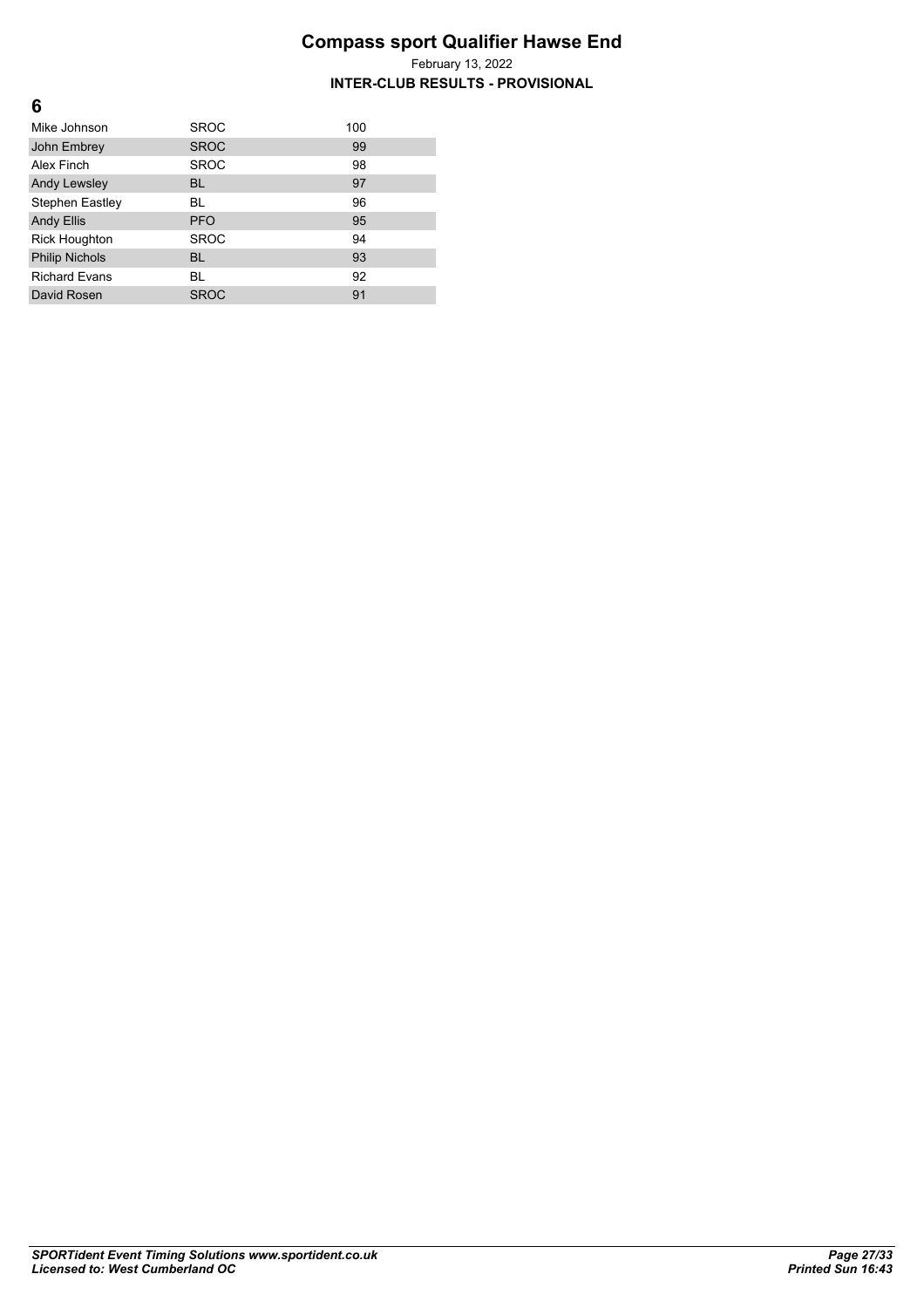**INTER-CLUB RESULTS - PROVISIONAL**

| Martyn Roome           | <b>SROC</b> | 100 |
|------------------------|-------------|-----|
| <b>Raymond Wren</b>    | <b>BL</b>   | 99  |
| Jill Libby             | BL          | 98  |
| Dave Hargreaves        | <b>SROC</b> | 97  |
| <b>Judith Wood</b>     | <b>PFO</b>  | 96  |
| <b>Julian Lailey</b>   | <b>SROC</b> | 95  |
| Paul Ferguson          | <b>SROC</b> | 94  |
| <b>Andrew Bell</b>     | <b>BL</b>   | 93  |
| <b>Brian Jackson</b>   | <b>SROC</b> | 92  |
| George Crawford Smith  | <b>PFO</b>  | 91  |
| Katy Thompson          | <b>PFO</b>  | 90  |
| Jenny Wren             | <b>BL</b>   | 89  |
| Patricia Davies        | <b>BL</b>   | 88  |
| <b>Mike Cumpstey</b>   | <b>BL</b>   | 87  |
| <b>Heather Prince</b>  | <b>BL</b>   | 86  |
| <b>Helen Smethurst</b> | <b>PFO</b>  | 85  |
| <b>Philip Gager</b>    | <b>SROC</b> | 84  |
| <b>Bridget Jardine</b> | <b>PFO</b>  | 83  |
| Ralph Liddell          | <b>BL</b>   | 82  |
| <b>Janice Nichols</b>  | <b>BL</b>   | 81  |
| Rosie Liddell          | BL          | 80  |
| Anita Evans            | <b>BL</b>   | 79  |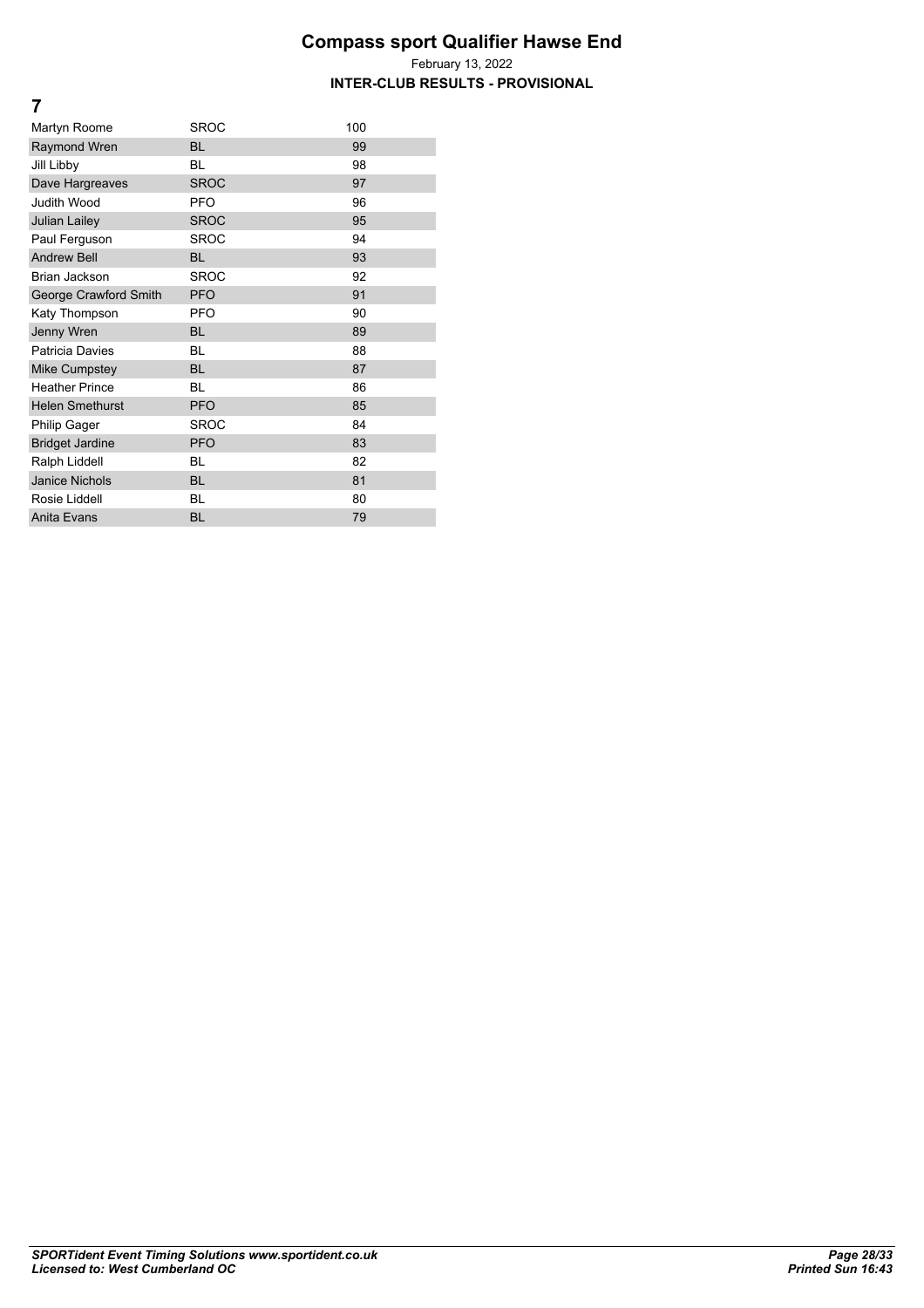February 13, 2022

| 8A                   |             |     |
|----------------------|-------------|-----|
| Ruben Razzetti       | BL          | 100 |
| <b>Alex Matthew</b>  | <b>SROC</b> | 98  |
| Michael Finch        | <b>SROC</b> | 96  |
| <b>William Ellis</b> | PFO         | 94  |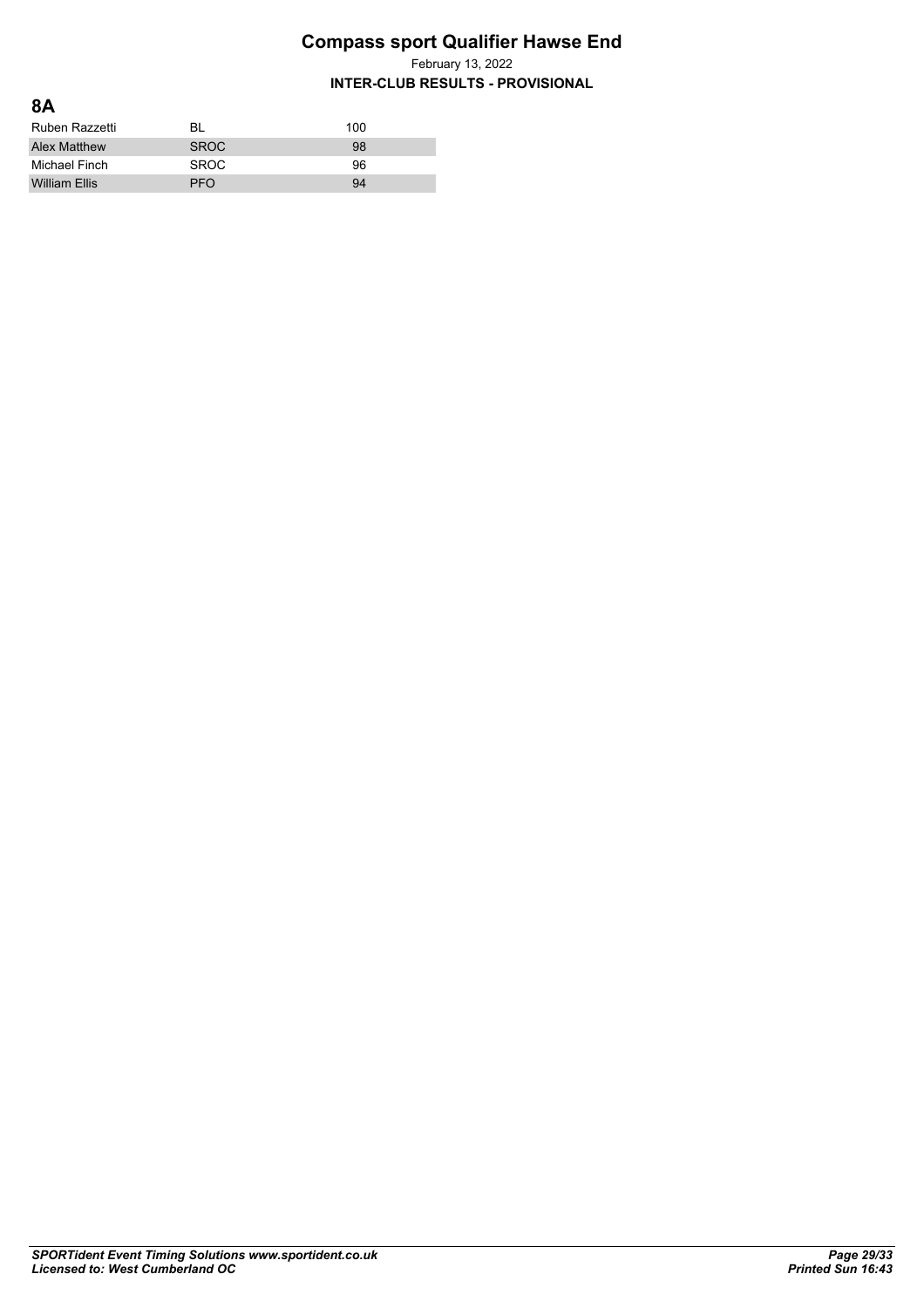February 13, 2022

| 8B                  |             |     |  |
|---------------------|-------------|-----|--|
| Marnie Lusardi      | <b>SROC</b> | 100 |  |
| <b>Cate Matthew</b> | <b>SROC</b> | 98  |  |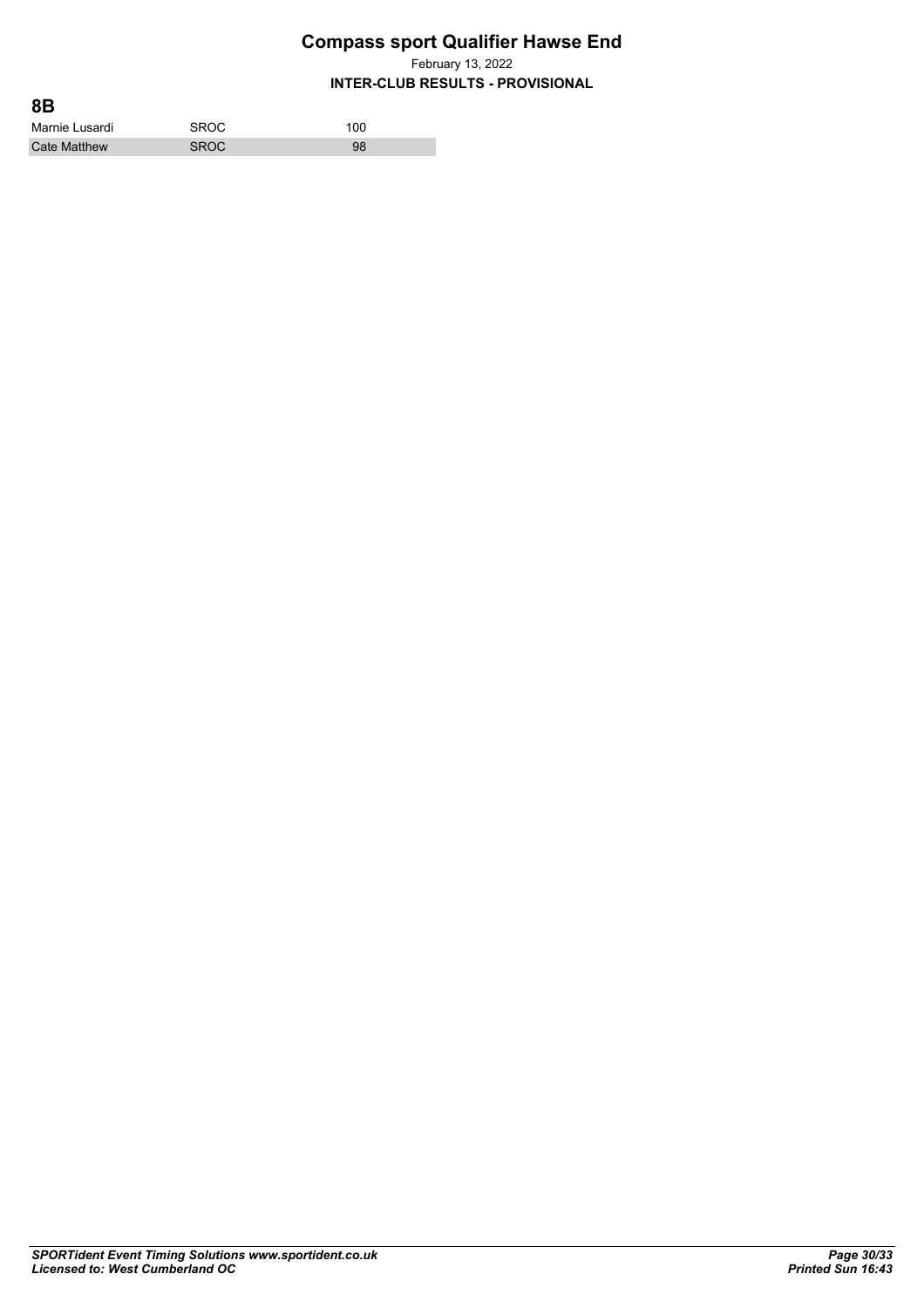February 13, 2022

| <b>9A</b>            |             |     |
|----------------------|-------------|-----|
| <b>Ben Todhunter</b> | <b>SROC</b> | 100 |
| Alex Butcher         | <b>PFO</b>  | 98  |
| Daniel Wilson        | PFO.        | 96  |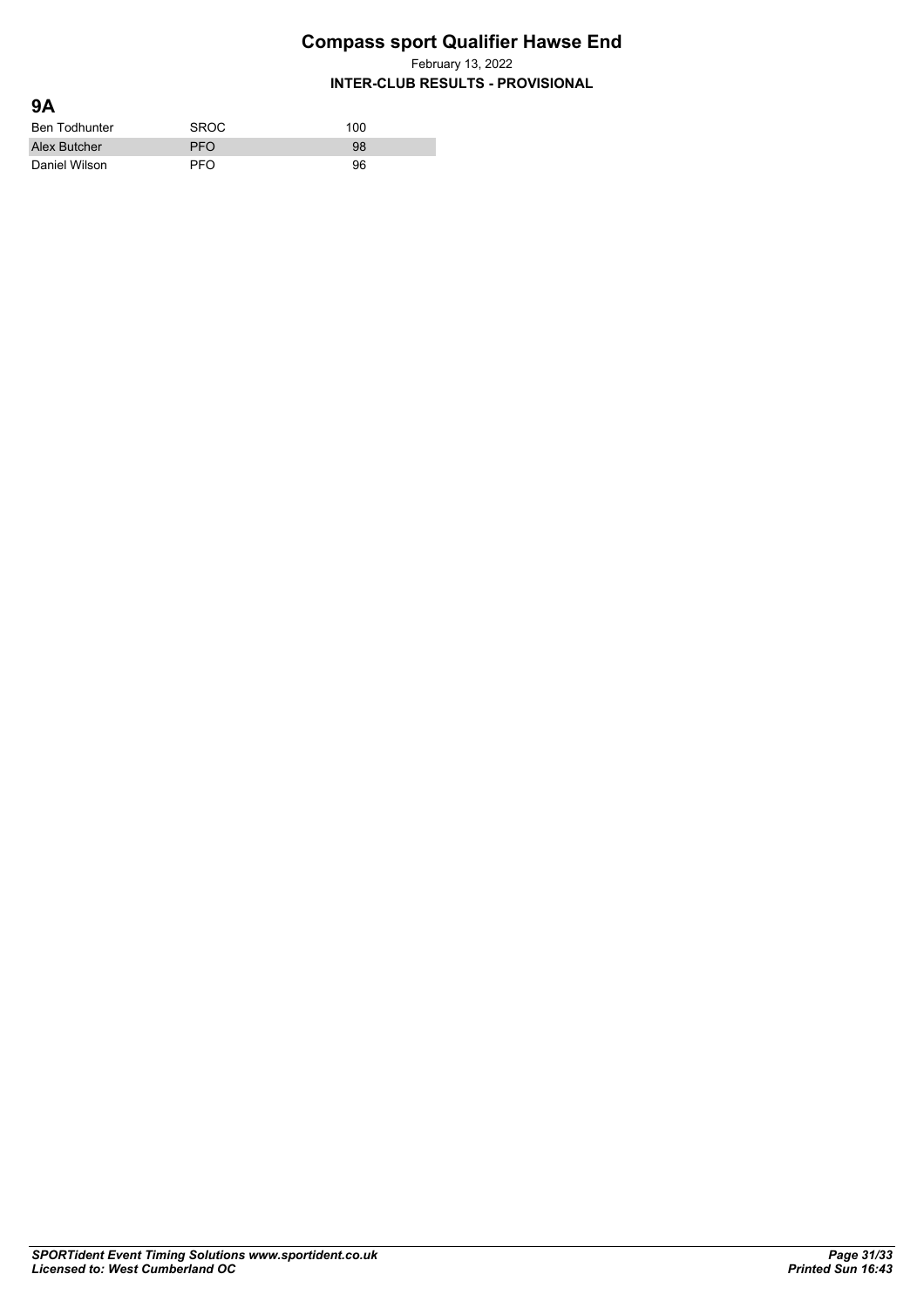February 13, 2022

| 9B              |             |     |  |
|-----------------|-------------|-----|--|
| Ellie Todhunter | <b>SROC</b> | 100 |  |
| Anna Wilson     | <b>PFO</b>  | 98  |  |